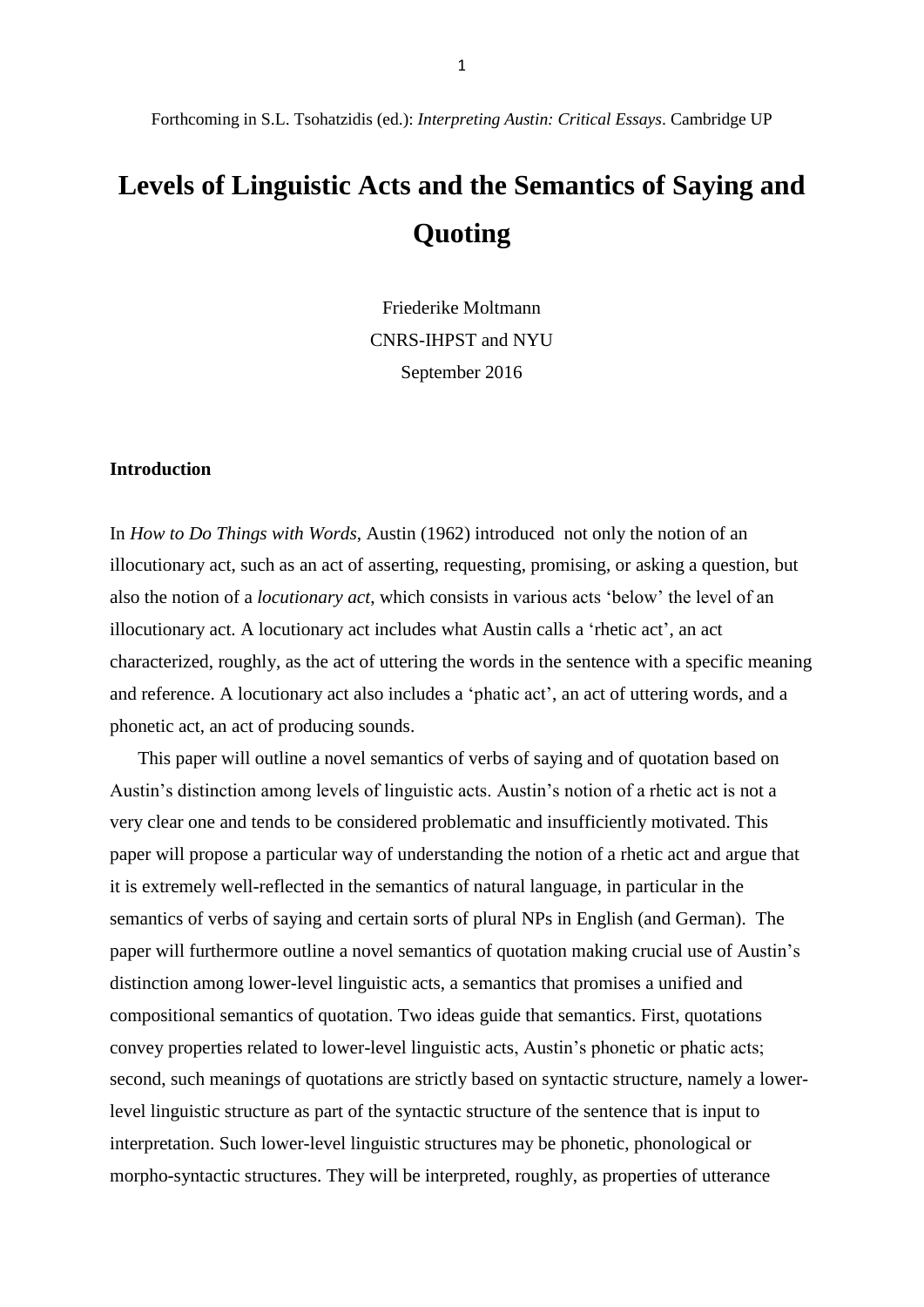tokens and as such contribute, in one way or another, to the semantic composition of the entire sentence.

 This semantics of verbs of saying and of quotation is cast within a more general actrelated semantic theory of sentences and of attitude reports. While this theory ties in with recent act-based theories of sentence meaning (Jubien 2001, Moltmann 2003, Soames 2010, Hanks 2015) in focusing on acts rather than abstract propositions, it differs fundamentally from those theories, in ways that will be crucial for the semantics of verbs of saying and quotation. Most importantly, unlike Soames (2010) and Hanks (2015), it does not consider sentences as standing for cognitive propositions, that is, types of cognitive acts (acts of predication). Rather it takes sentence to semantically act as predicates of various sorts of objects. These include entities such as claims, promises, requests, decisions, thoughts, and 'words', which are considered 'products' of illocutionary , cognitive, and locutionary acts in the sense of a product of Twardowski (1912, see also Moltmann 2013, 2014, to appear a). As such they are bearers of truth or satisfaction conditions yet are particulars and dependent on the act that established them. In addition to such products, sentences may act as predicates of mental states (intentions, beliefs, hopes etc) and of modal objects such as needs and permissions (Moltmann 2015b, to appear a).

 This view of the meaning of sentences has various conceptual and empirical motivations, especially in regard to the semantics of attitude reports (Moltmann 2014, to appear b), modal sentences (Moltmann 2015b, to appear a) and truth predicates (Moltmann 2015a). The semantics of verbs of saying and quotation is another important application of the view, promising a novel, unified and compositional semantic analysis.

 An attitude report such as (1a) on that view has the logical form in (1b), where *claim* takes as its implicit Davidsonian event argument an act of claiming and *product* is a function mapping that act onto its product, John's claim:

(1) a. John claims that Mary is happy.

b.  $\exists$ e(claim(e, John) & [*that Mary is happy*](product(e)))

The semantic value of the *that*-clause, [*that Mary is happy*], is a property of attitudinal objects, specifying their satisfaction conditions. Crucially, speech act reports such as (2a) with a quotational complement will have the very same logical form, as in (2b):

(2) a. John says 'Mary is happy'.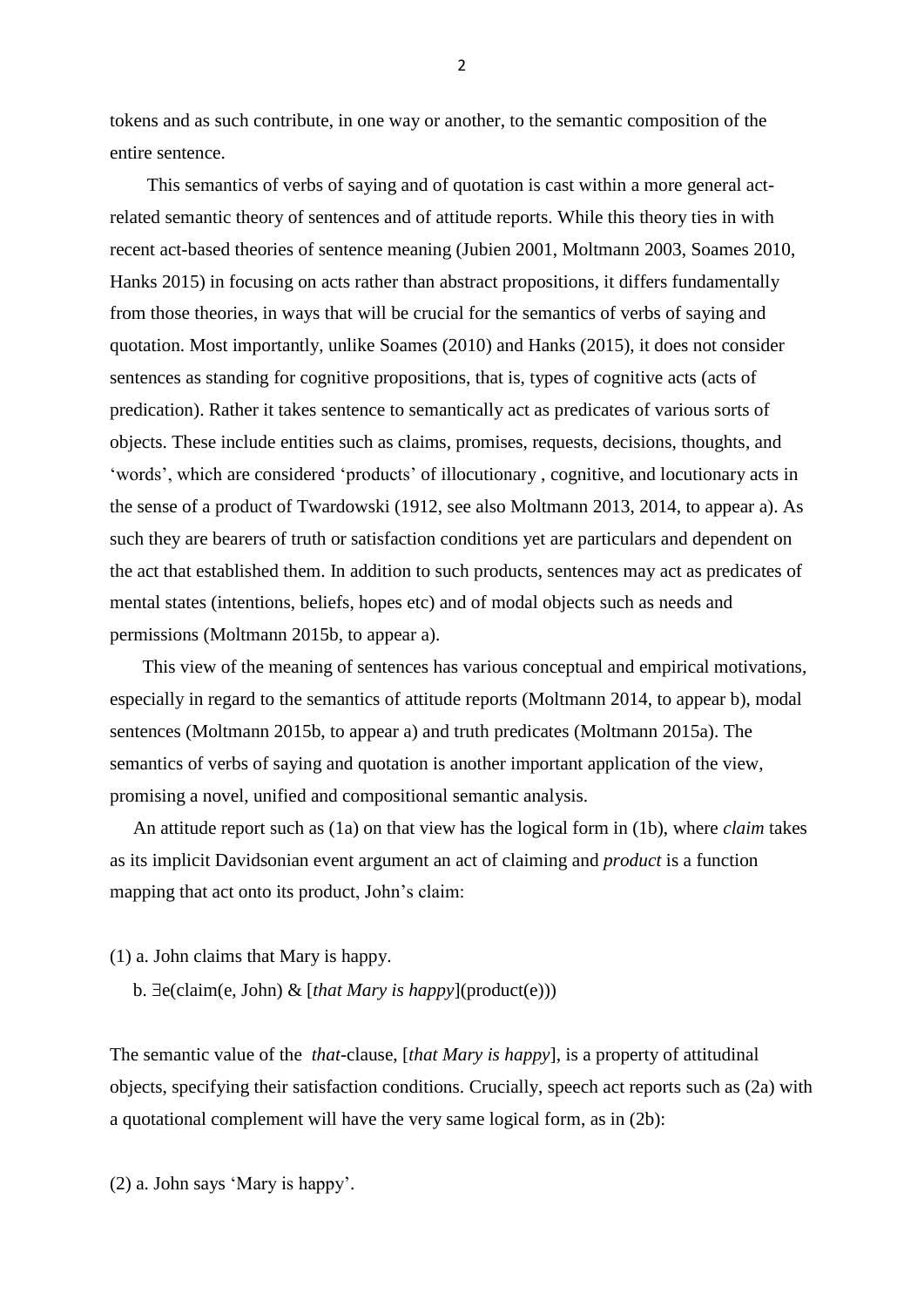b.  $\exists e$ (say(e, John) & [*'Mary is happy'* ](product(e)))

However, the event argument of *say* is just a locutionary, not an illocutionary act, and the semantic value of the quotational complement, [*'Mary is happy*'], is a property of locutionary products, specifying, roughly, their form and semantic composition.

 The form-related property that the direct quote in (2a) conveys is based strictly on linguistic structure, understood roughly in terms of Generative Syntax. The idea is that quotation involves a lower-level linguistic structure (a phonetic, phonological, or morpho-syntactic structure) as part of the syntactic structure of the sentence that is input to semantic interpretation (LF). I will suggest that this can be understood in terms of a three-dimensional syntactic conception of syntactic structure, which permits lower-level linguistic structures to be represented on a separate plane and thus escape ordinary rules of syntax.

 Direct quotes will have an ordinary syntactic structure as well as such a lower-level linguistic structure, and the interpretations of the two structures together will serve to characterizes locutionary products in terms of a phonetic/phatic and a rhetic component. Mixed quotations involve a similar complex syntactic structure and dual semantics. Pure quotations, by contrast, will have only a lower-level linguistic structure as part of the overall syntactic structure of the sentence.

 Unlike in standard formal semantics, the act-related conception of meaning permits an interpretation of a lower-level linguistic structure as part of the syntactic structure that is input to semantic interpretation, namely as a property of utterances (phonetic or phatic products). This enables a compositional semantics of quotation based strictly on linguistic structure. I will suggest a way of understanding syntactic structures containing lower-level linguistic structures within a three-dimensional syntactic conception according to which

 In the following, I will first outline the attitudinal objects theory of attitude reports with its main linguistic motivations, that is, the theory on which clausal complements act as predicates of attitudinal objects (illocutionary or cognitive products or mental states). I then extend the theory to verbs of saying (including *think*) based on the notion of a rhetic act. I propose a way of understanding the notion of a rhetic act and show that it is explicitly reflected in natural language. Finally I outline the act-based semantics of quotation with a very brief sketch of a novel, three-dimensional conception of their syntax.

## **1. The background: Sentences as predicates of attitudinal objects**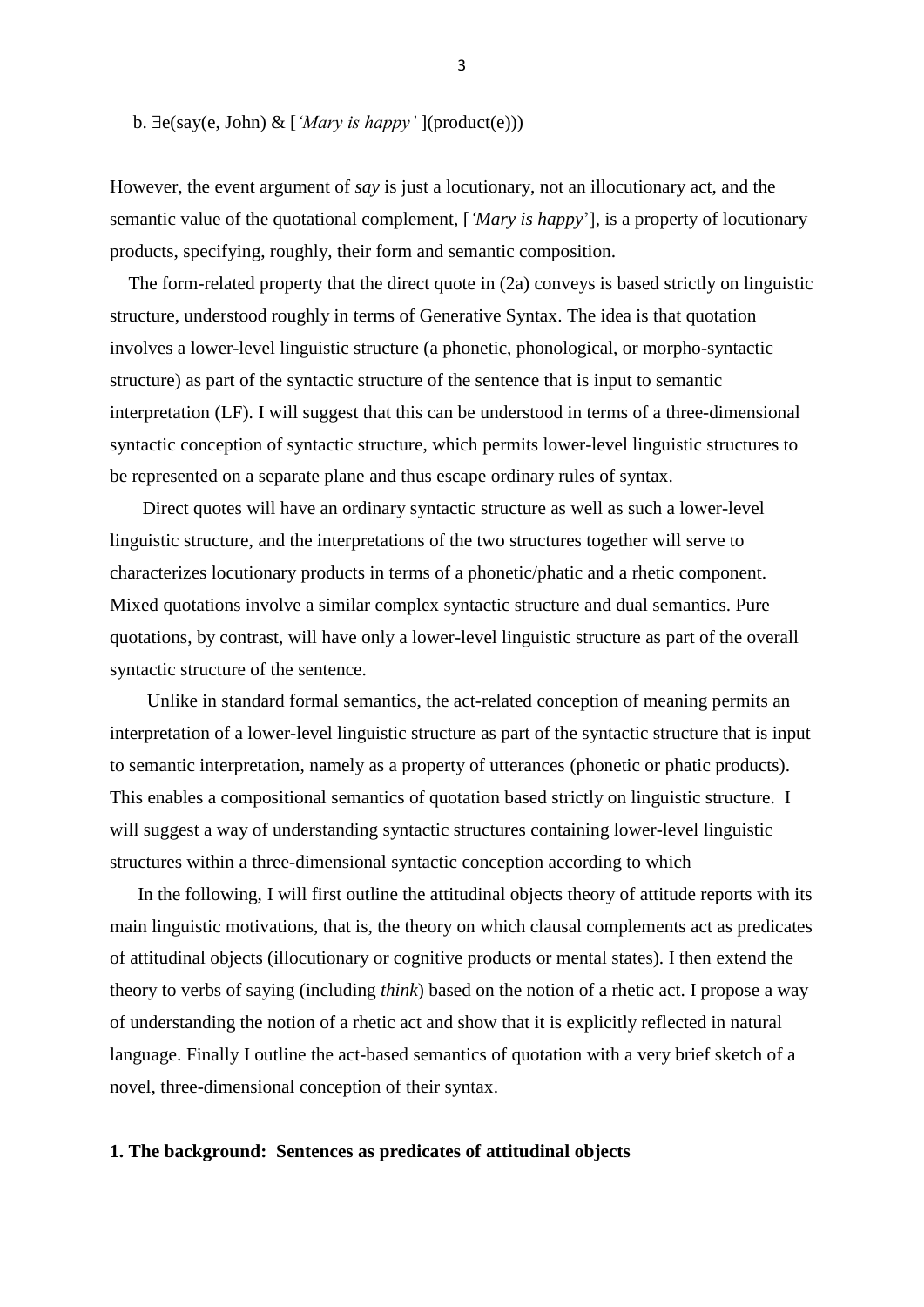The semantics of verbs of saying and quotation this paper will develop takes as its background the view that sentences do not stand for abstract or cognitive propositions, but rather act as predicates of a variety of objects. In the case of independent sentences, these are entities such as assertions, promises, questions, and demands, that is, illocutionary products. In the case of sentences embedded under attitude verbs, these will be various sorts of attitudinal objects. Attitudinal objects include illocutionary products as well as cognitive products, entities such as thoughts, judgments, and decisions. In addition, attitudinal objects include mental states such as beliefs, hopes, and intentions.

 Attitudinal objects and kinds of them are extremely well-reflected in natural language, namely in the most common sorts of nominalizations of attitude verbs, *assertion, request, promise, thought, decision*, *belief*, *intention* etc. Whereas *John's assertion* and *John's intention* stand for particular attitudinal objects, *the assertion that* S and *the intention to do* X stand for *kinds* of attitudinal objects.

 It is common to consider nouns like *assertion, promise,* and *belief* to be polysemous standing either for an act or a proposition (as for example in Searle 1968). However, there are good grounds for considering the entities they stand for *sui generis* entities -- attitudinal objects (Ulrich 1976, Moltmann 2003, 2013, 2014, to appear a). Attitudinal objects are distinguished from acts and propositions in three main respects, well-reflected in the applicability of the relevant predicates to products but not to the corresponding acts or, in general, to the corresponding propositions.

 First, attitudinal objects have truth or satisfaction conditions, reflected in the applicability of various sorts of predicates of satisfaction, which would generally not apply to acts or propositions:

- (3) a. John's claim is true.
	- b. ??? John's act of claiming is true.
- (4) a. John's command was satisfied / complied with.
	- b. ??? John's speech act was satisfied / complied with.
	- c. ??? A proposition was satisfied / complied with.
- (5) a. John fulfilled / broke his promise.
	- b. ??? John fulfilled / broke his act of promising.
	- c. ??? John fulfilled / broke a proposition.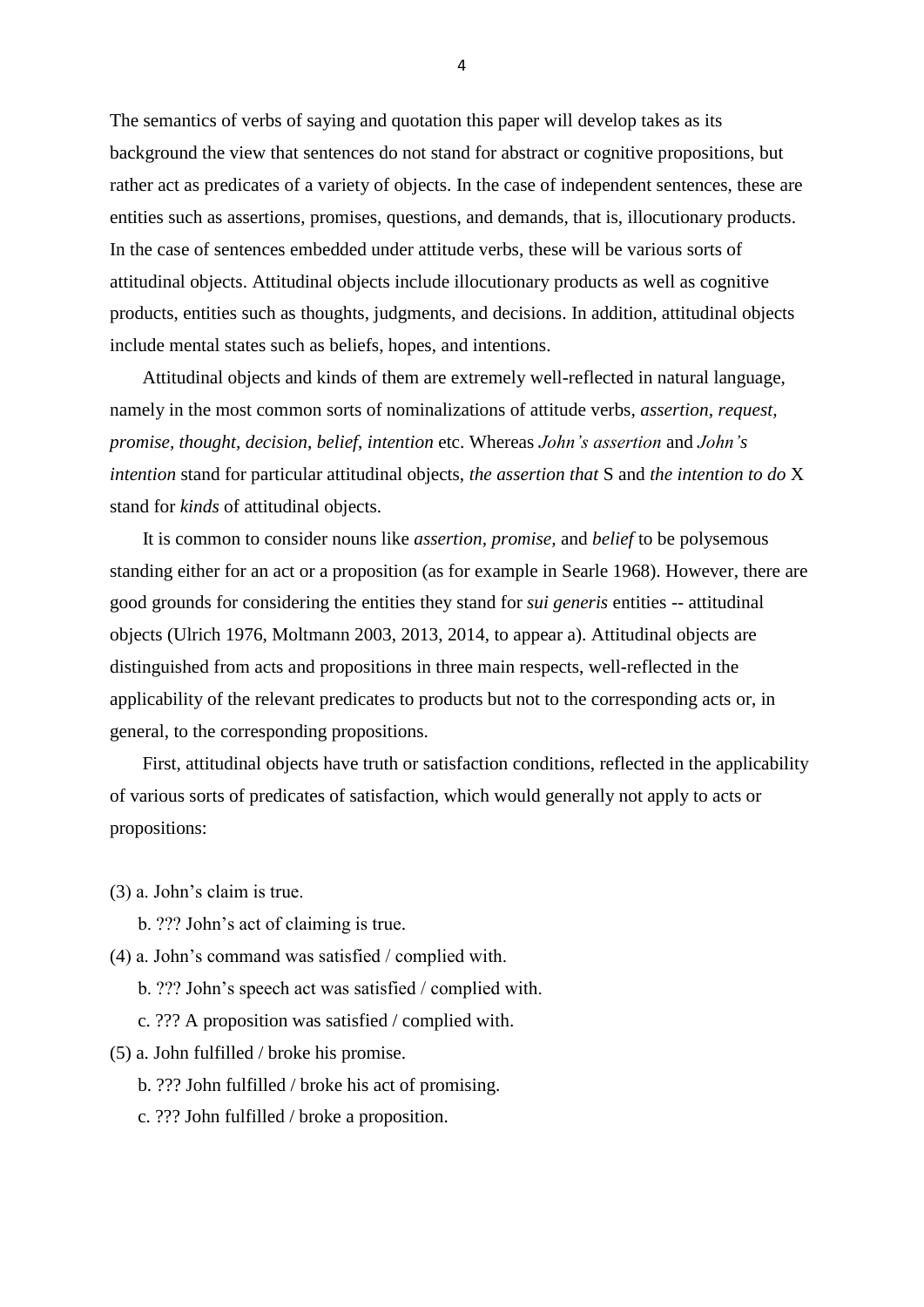Here '???' (and the weaker '??' and '?') means 'semantically unacceptable' or 'cannot possibly be true'.

 Secondly, attitudinal objects (of the same type) enter the relation of exact similarity (expressed by *is the same as*) just in case they are the same in content, whereas other things need to be the case for acts to be the same. Thus, John's claim is 'the same as' Mary's just in case the two claims are the same in content, whereas for John's act of claiming (or John's speech act) to be the same as Mary's more needs to be the case than that. The same holds for commands vs acts of commanding and promises vs acts of promising.

 Third, attitudinal objects have a part structure based on partial content and not the temporal part structure of acts or states. This is reflected in the way *part of* is understood with products: *part of the assertion/promise/request/command* can pick out only partial content, not a temporal part of an act.

 Beliefs, intentions, and hopes are not products of acts, but mental states. Yet they share the characteristic properties of products, as do modal objects such as obligations, permissions, and needs, the entities playing the same sort of roles in modal sentences (Moltmann 2015, to appear a).

 A special class of attitudinal objects is illocutionary and cognitive products. They are to be understood as the (nonenduring) products of illocutionary or mental acts, in roughly the sense of Twardowski (1912) (see also Moltmann 2013, 2014, to appear a). In general, products but not actions are the bearers of representational or normative properties. Just like attitudinal objects in general, but unlike acts, products have truth or satisfaction conditions, enter similarity relations based on shared content and have a part structure based on partial content, rather than the temporal part structure of acts. Yet products have properties of concrete objects as well, such as having a limited life span and the ability to enter causal and perceptual relations, and illocutionary products come with a physical realization (an utterance). Thus claims, the products of acts of acts of claiming, can be made and overheard, and make people upset.

 The action-product distinction also applies to phonetic and phatic acts as well as rhetic acts, which will be relevant for the semantics of verbs saying and of quotation.

 For the semantics of attitude reports, I make use of Davidsonian event semantics (Davidson 1967). This means that cognitive or illocutionary acts are the implicit arguments of (nonstative) attitude verbs. Cognitive and illocutionary products then are the products of those Davidsonian event arguments, and as such can be obtained by a function *product* applied to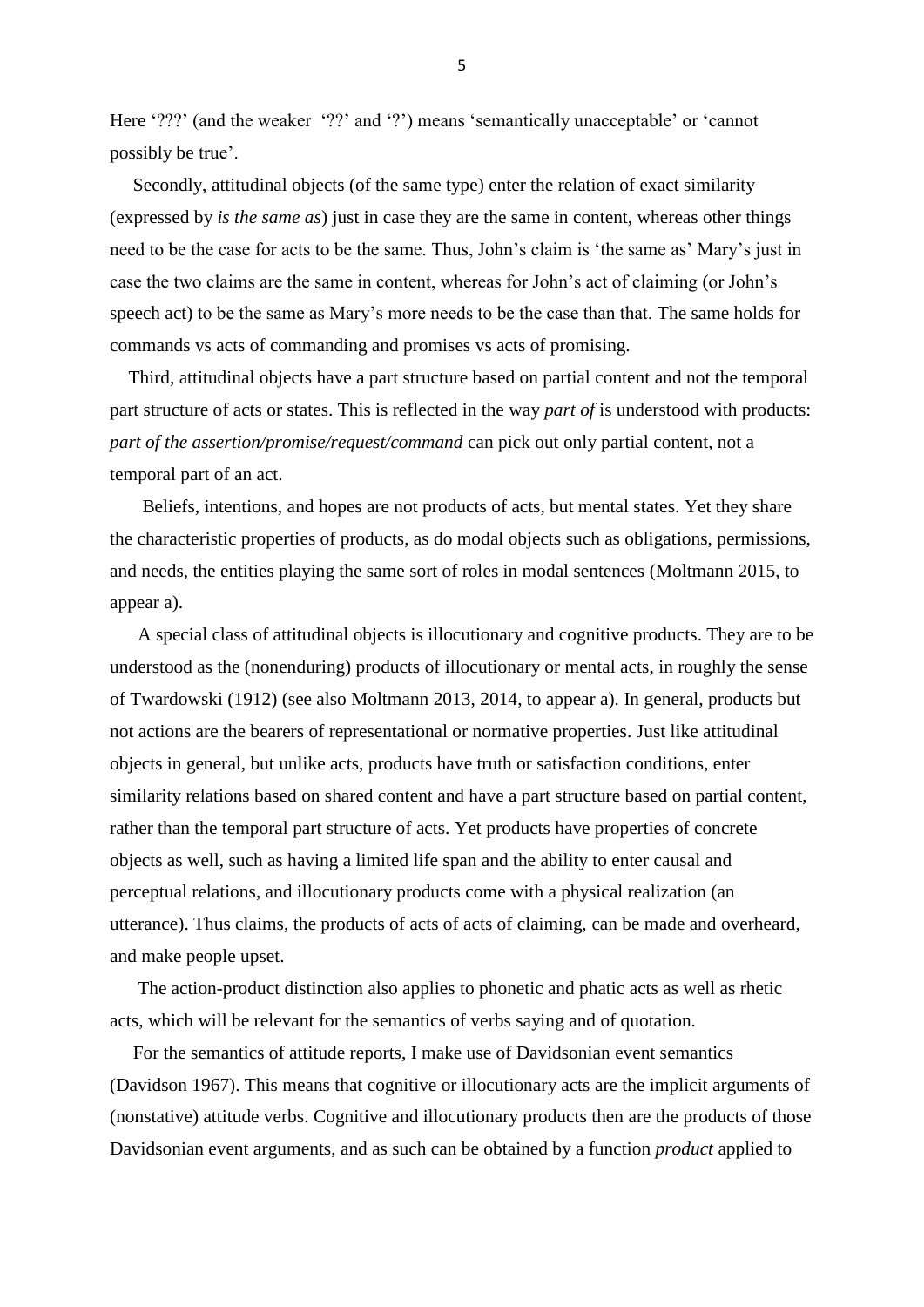acts. Sentences embedded under an attitude verb will act as predicates of the product of the event argument:

(6) a. John claimed that S.

b.  $\exists$ e(claim(e, John) & [that S](product(e)))

Mental states will themselves be Davidsonian arguments of mental state verbs, and the product function will then simply map a mental state onto itself.

 The semantics of attitude reports in (6b) is (almost) overtly reflected in the corresponding complex-predicate construction in (7), involving explicit reference to an attitudinal object (or to a kind of attitudinal object):

(7) John made the claim that S.

In fact, languages tend to show an alternation between the simple and the complex-predicate construction, which further motivates the semantics in (6b).

 Not all attitude verbs have their clausal complement characterize the product of their event argument. Clausal complements of some attitude verbs instead serve as predicates of a contextually given attitudinal object, for example a claim relevant in the discourse context. This is the case with response-stance verbs such as *repeat*, *confirm, agree*, and *remind*. 1 Thus (8a) has the analysis in (8b) for a contextually given claim or hypothesis *d*:

(8) a. John confirmed that S.

1

b.  $\exists$ e(confirm(e, John, d) &  $[that S](d)$ )

This difference in the semantics of the two sorts of attitude verbs is supported by the observation that response-stance verbs but not volunteered-stance verbs generally permit substitution of the clausal complement by an ordinary NP (*John confirmed the hypothesis that* S vs.??? *John claimed the proposition that* S). Moreover, response-stance verbs permit a reading of adverbs like *partially* quantifying over parts of the content of the contextually given attitudinal object, a reading unavailable for volunteered-stance verbs (Moltmann, to appear b):

<sup>&</sup>lt;sup>1</sup> The notion of a 'response-stance verb' is due to Cattell (1978), who distinguishes it from that of a 'volunteeredstance' verb such as *claim, request, think* etc.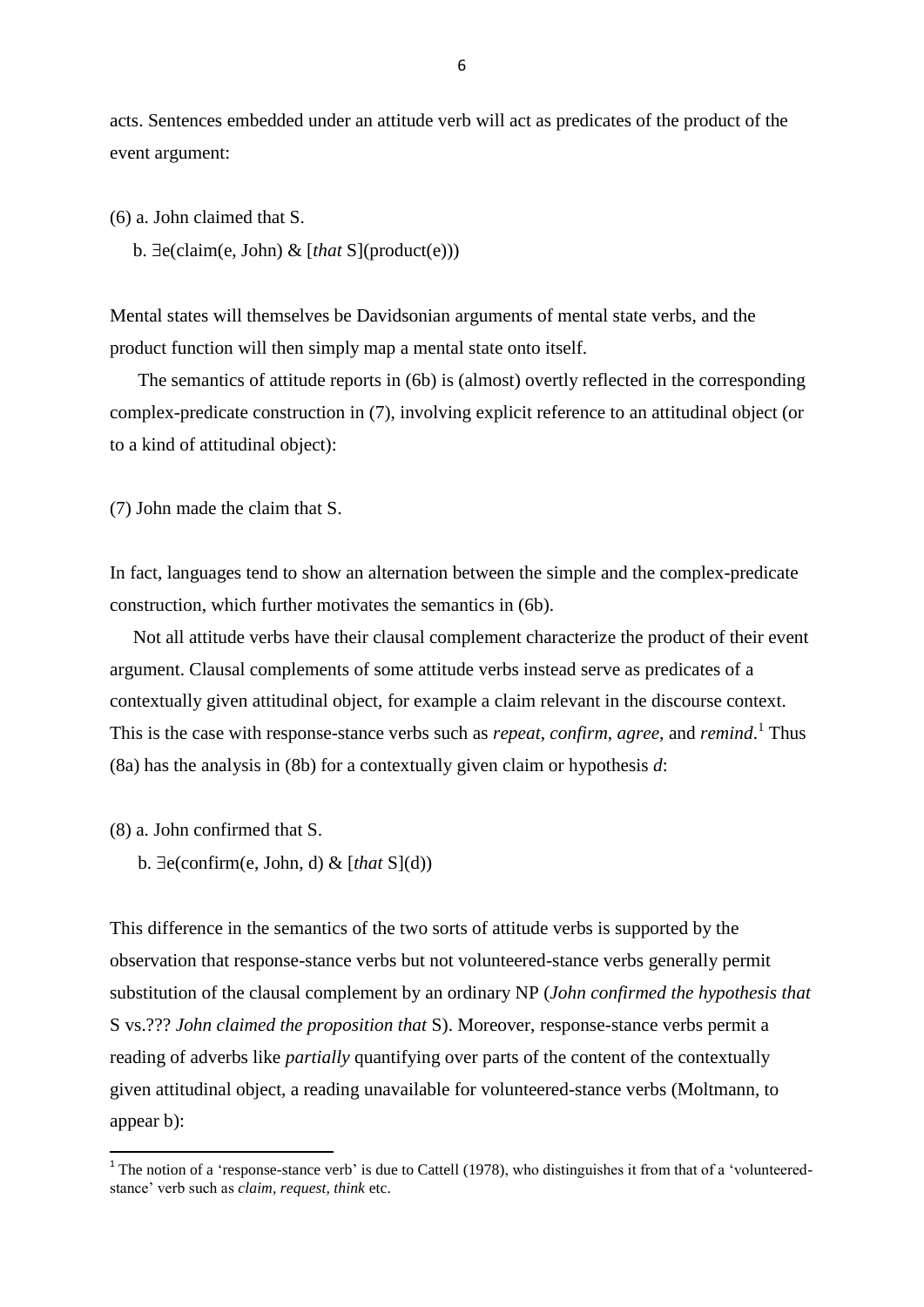(9) a. John partly confirmed that Mary is incompetent.

b. ??? John partly claims that Mary is incompetent.

The same sort of difference will become relevant again for the semantics of verbs of saying.

 The involvement of attitudinal objects in the semantics of attitude reports is also reflected in the semantic behavior of quantifiers and pronouns that can take the place of clausal complements. Such 'special' or 'nominalizing' quantifiers include *something, everything*, *that,* and *what* (Moltmann 2003, 2013). The relevant observation is that predicates acting as restrictors of such quantifiers generally are understood as predicates of attitudinal objects rather than of propositions:

(10) a. John asserted something shocking.

- b. John dreamt something nice.
- c. John demanded something impossible to comply with.

*Shocking, nice*, and *impossible to comply with* express properties that can be attributed to attitudinal objects (assertions, dreams, and demands), but not abstract propositions (which cannot be 'shocking', 'nice', or 'impossible to comply with'). That is, they are properties that go with the relevant nominalizations (*John's assertion, John's dream,* or *John's demand*). This motivates the analysis of special quantifiers as nominalizing quantifiers, as below for (10a) (Moltmann 2003, 2013, to appear a):

(10) d.  $\exists e' \exists e$  (assert(e, John) & shocking(e') &  $e' =$  product(e))

Here the quantifier ' $\exists e$ ' is introduced by *something* and ' $\exists e$ ' goes with the Davidsonian event semantics of the verb. On this analysis, special quantifiers do not provide arguments of the predicate, but, as nominalizing devices, introduce a new domain of entities on the basis of the meaning of the verb.

 Furthermore, reports of sharing as below involve a special pronoun, the relative pronoun *what*:

(11) a. John asserted what Mary asserted.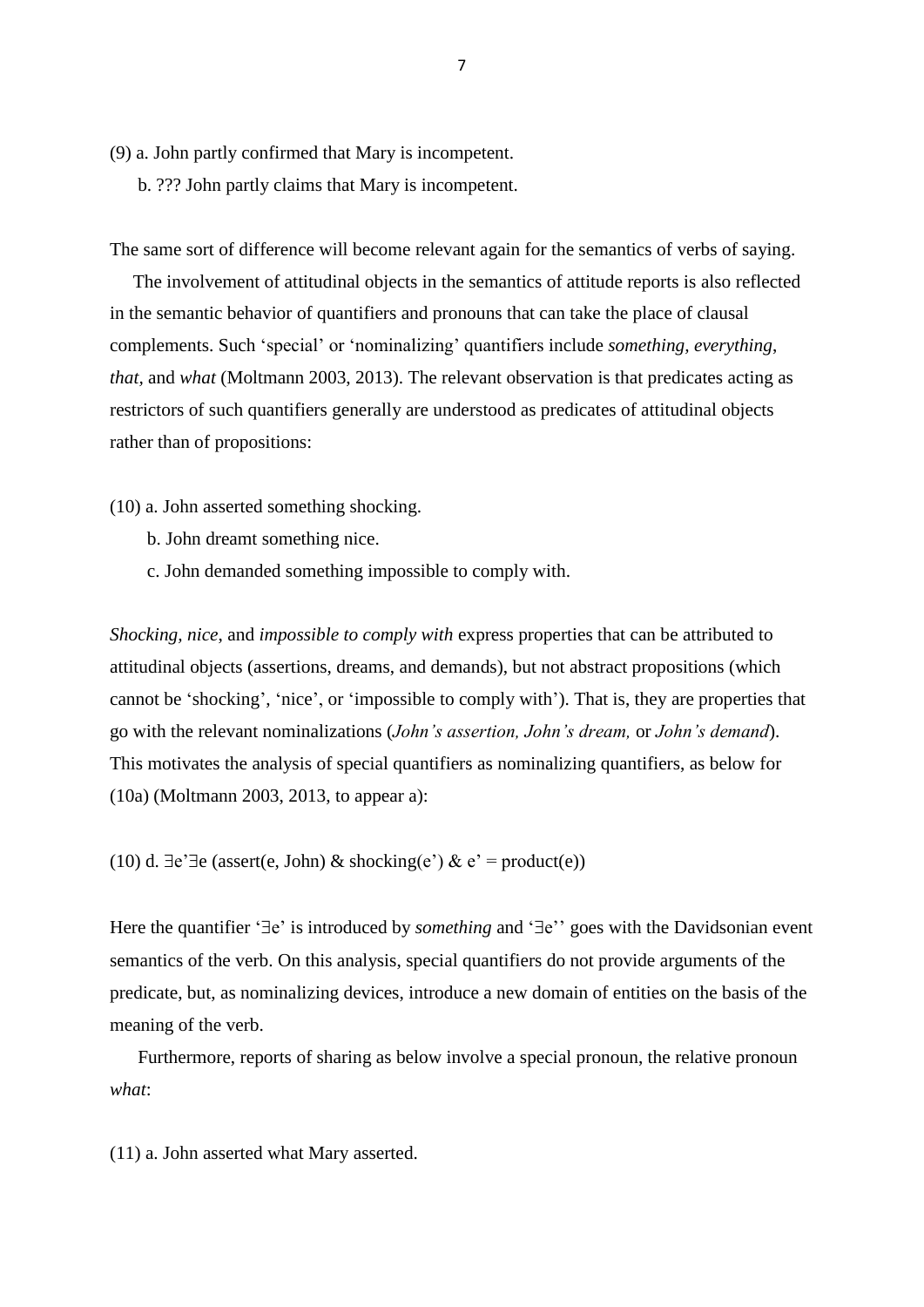(11a) reports the sharing of a kind of attitudinal object, 'the assertion that S', rather than of a particular attitudinal object such as 'John's assertion that S', as in the analysis below (Moltmann 2003, 2013, to appear a):

(11) b.  $\exists e' \exists e'' \exists e$ (assert(e, John) & e' = product-kind(e) & assert(e'', Mary) & e' = product $kind(e'')$ 

Such reports of sharing will also be relevant for the semantics of verbs of saying.

 There are constraints on reports on sharing discussed in Moltmann (2003, 2013, to appear a), which support the analysis in (11b). Roughly the constraint is that the two attitude verbs need to involve the same force, but may differ in certain other respects such as strength:

(12) a. ??? John promised what Mary asserted, that he will come back.

b. ??? John asserted what Mary demanded, that he will be back in an hour.

(13) a. John suggested what Mary asserted.

b. John requested what Mary demanded.

When the two verbs are not identical, a decomposition of their meaning takes place into a more general attitude and a modifier, so that the shared object will be a kind of attitudinal object of the more general sort (Moltmann 2003, 2013).

 If sentences act as predicates of attitudinal objects, the question is of course: what sort of property do they express? In their role as predicates of attitudinal objects, sentences need not specify a structured content since various sorts of attitudes need not involve any structure, such as implicit belief or knowledge (and neither do modal objects such as needs). Rather sentences can just specify satisfaction conditions of attitudinal objects, of a sufficiently finegrained sort. Satisfaction conditions may be taken to consist in a set of worlds in which the attitudinal object is satisfied. However, using situations instead will give a more adequate, fine-grained notion of content. For that purpose, I will adopt notions from Fine's (to appear) recent truthmaker semantics, which takes the content of a truthbearer to be bipartite, consisting of a set of exact truthmakers and a set of exact falsemakers. The role of sentences specifying the satisfaction conditions of attitudinal objects can then be captured by assigning sentences the following meaning (Moltmann 2015b, to appear a):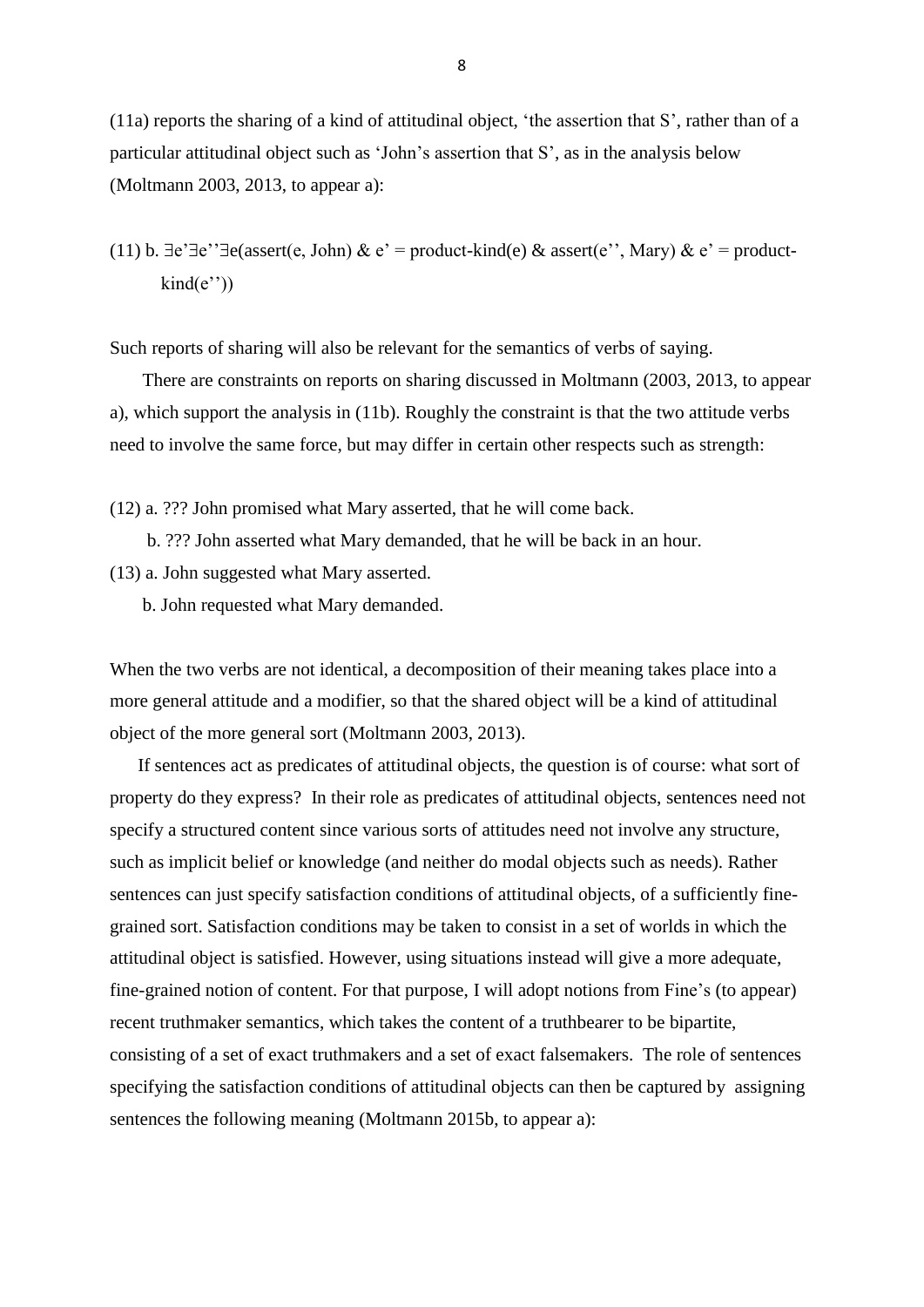(14) For a sentence S,  $[S] = \lambda d[\forall i(i \parallel d \rightarrow S \text{ is true in d}) \& \forall i(i \parallel d \rightarrow S \text{ is false in d})]$ 

Here  $∥$  is the relation of exact truthmaking that holds between a situation *s* and an attitudinal object *d* in case *s* is wholly relevant for the satisfaction of d.  $\parallel$  is the relation of exact falsemaking, which holds between a situation *s* and an attitudinal object *d* if *s* is wholly relevant for the violation of *d*. Thus a situation of Mary's happiness is a satisfier of John's claim that Mary is happy, and John's desire for Mary to be happy, and a situation of Mary's being unhappy a violator of that claim and that desire.<sup>2</sup>

 One may object that this still does not give a sufficiently fine-grained notion of content. Verbs of saying and of occurrent thought may involve complements that specify also a choice of words or concepts and their order, as in the sentences below:

- (15) a. John literally said that he was really incapable of doing the job.
	- b. John was thinking that he was really incapable of doing the job.

But this is precisely where the notion of a locutionary act comes into play. *That-*clauses may have an additional role and that is to characterize a verbal or mental act in terms of the choice and combination of concepts or words (with an intended meaning or referent), that is, in terms of a structure that results from a rhetic act. In other words *that*-clauses will have two different meanings: [1] a property of attitudinal objects specifying their satisfaction conditions and [2] a property of the structured content associated with rhetic acts. The satisfaction-related meaning of *that*-clauses applies to attitudinal objects, whereas the structure-related meaning applies to the product of rhetic acts (which may be part of attitudinal objects, namely illocutionary or cognitive products).

 The distinction between actions and products also applies to rhetic and phatic acts, in tune with Twardowski  $(2012)$ .<sup>3</sup> The product of a rhetic act, but not the act itself, carries intended meaning-related and structure-related features (a notion discussed in greater detail in the next

 $2(14)$  treats declaratives and imperatives alike. However, imposing constraints on the properties and types of satisfiers, say differentiating between situations and actions, may allow distinguishing between the illocutionary act types associated with declarative and with imperative sentences, as well as, perhaps, between *that*-clauses and infinitival complements.

 $3$  For phatic acts, this has been explicitly pursued by Twardowski's student Ingarden (1933).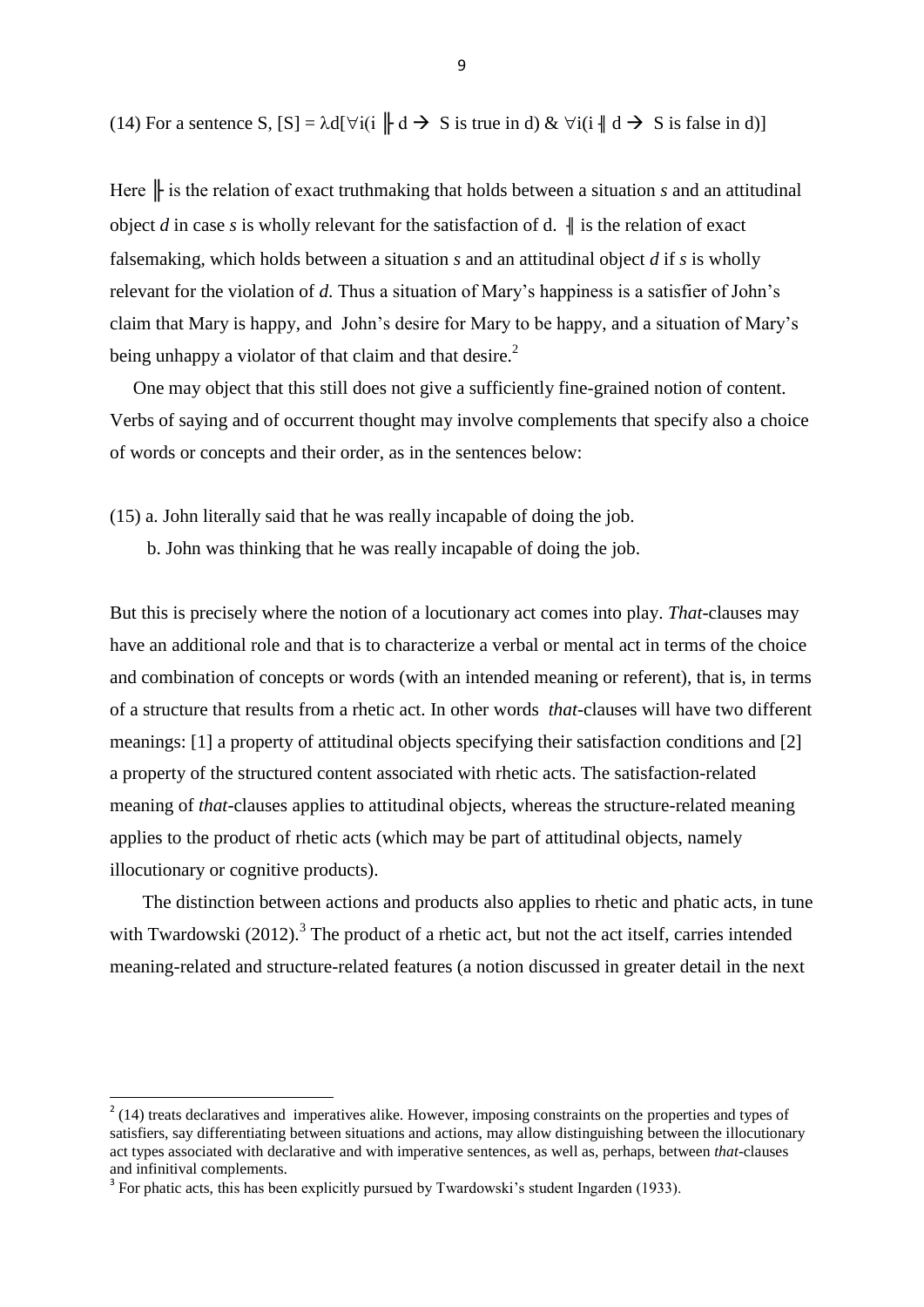section). The product of a phatic act (a 'token'), but not the act itself, carries only relevant form-related features (say phonological or morpho-syntactic features).<sup>4</sup>

# **2. Locutionary acts and the semantics of verbs saying**

# **2.1. Simple verbs of saying**

We will now see that the same semantics in (14) carries over to verbs of saying, though they involve locutionary, not illocutionary acts. The focus will be on 'simple' verbs of saying; and only a few remarks about complex verbs of saying will be made later.

 What I call 'simple verbs of saying' includes not only the verb *say,* but also *write* and *think*. There is good evidence that the semantics of those verbs involves locutionary acts, as parts of illocutionary acts, rather than full illocutionary acts. First of all, reports of saying such as (16) leave open what sort of illocutionary act was performed, say an assertion, a threat, or a promise:<sup>5</sup>

(16) John said / wrote that he will leave.

 *Say*, *write*, and *think* may also take direct quotes as complements, of all three sentence types, which one might take to indicate that those verbs involve illocutionary rather than locutionary acts in their semantics: $6<sup>6</sup>$ 

(17) a. John said / wrote / thought 'I will leave'.

- b. John said / wrote / thought 'leave!'
- c. John said / wrote / thought 'what should I do?'.

 $\overline{a}$ 

<sup>&</sup>lt;sup>4</sup> The notion of a product of a phatic act in fact matches the familiar notion of a token (as opposed to an utterance act). A token has only relevant properties, properties of the linguistic structure the act is meant to realize such as phonological, morphological or syntactic features.

 $<sup>5</sup>$  Searle (1968) disputes the existence of such neutral occurrences of embedded sentences, but see Green (2014).</sup> <sup>6</sup> All three verbs also allow for quotations with parentheticals and quotational inversion, constructions not available with non-quotational clausal complements:

<sup>(</sup>i) a. 'I will leave', John said / wrote / thought.

b. 'I will leave', said / wrote / thought John.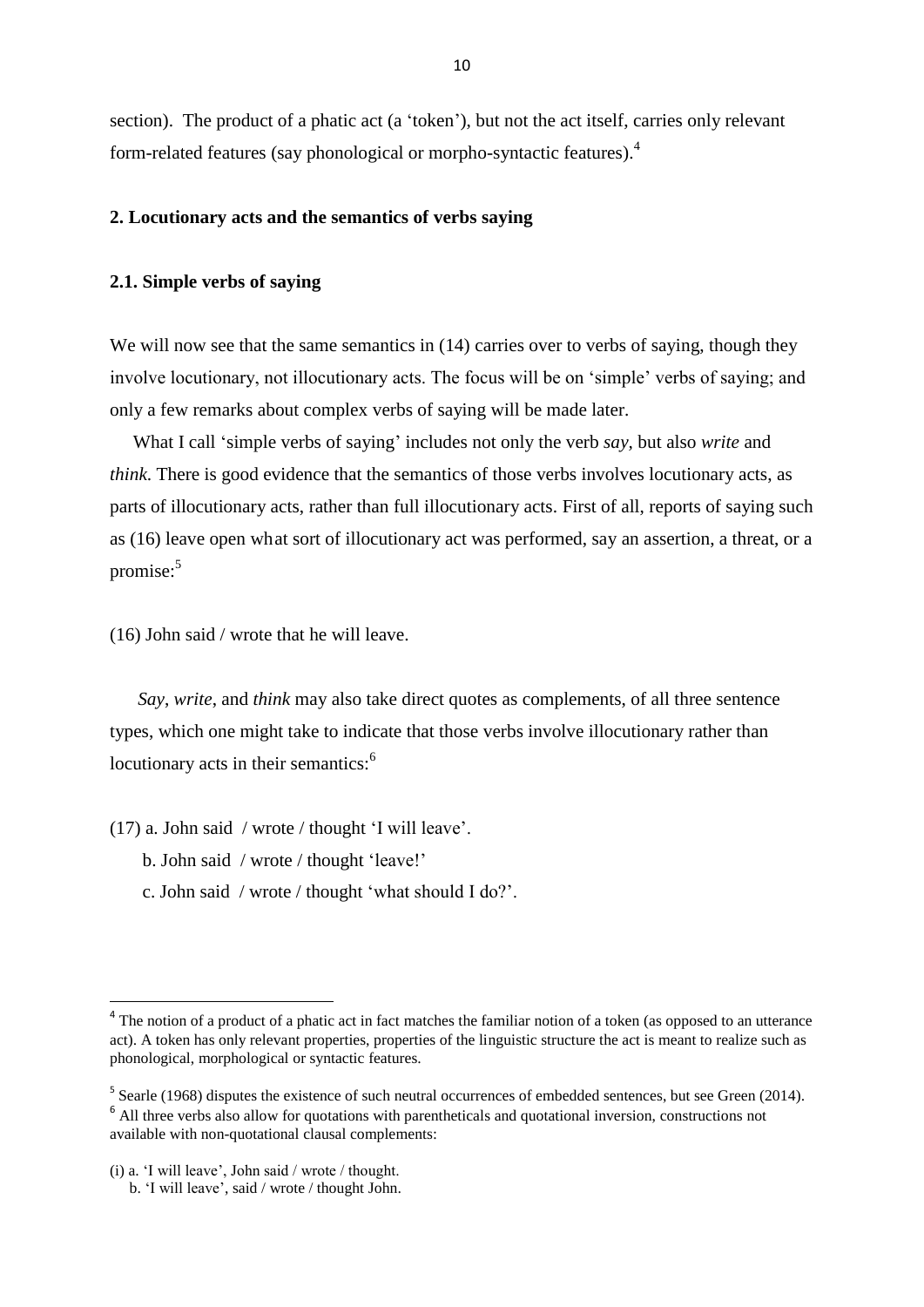The direct quotes are complements of the verb (Munro 1980): they fill in an obligatory argument position taking the very same place as could be taken by a special quantifier or pronoun, as in (18) or in the pseudocleft construction in (19) (Grimshaw 2015):

- (18) a. John said / wrote / thought something, namely 'Leave!'.
	- b. What John said / wrote / thought was 'Leave!'.
- (19) a. What John said / wrote / thought was 'I should leave!'.
	- b. What John said / wrote / thought was 'what should I do?'.

In fact, direct quotes of the three sentence types may satisfy the semantic selectional requirements of illocutionary verbs such as *tell, demand*, and *ask* (Grimshaw, ms). As such, they alternate with *that*-clauses (assertions), infinitival clauses (imperatives), and indirect questions:

(20) a. John told Mary that he will come / 'I will come'.

- b. John demanded to be given one more day / 'Give me one more day!'.
- c. John asked where the exit was / 'Where is the exit?'.

However, there are good arguments to the effect that *say, think*, and *write* do not involve illocutionary acts, but just locutionary acts -- and thus that direct quotes having the form of declaratives, imperatives, or interrogatives may just reflect locutionary and not illocutionary acts.

 First, *say, write*, and *think* do not take interrogative or infinitival complements for the purpose of specifying a question or a request as the content of the attitude described by the embedding verb:

- (21) a. \* John said /wrote / thought what he should do.
	- b. \* John said / wrote / thought for Bill to leave.

 Second, reports of sharing with *say*, *write*, or *think* and illocutionary verbs are impossible. Thus (22a) is impossible as a report of sharing relating to (22b) and (22c), and so for  $(23) - (25)$ :

(22) a. ??? John asserted what Mary said.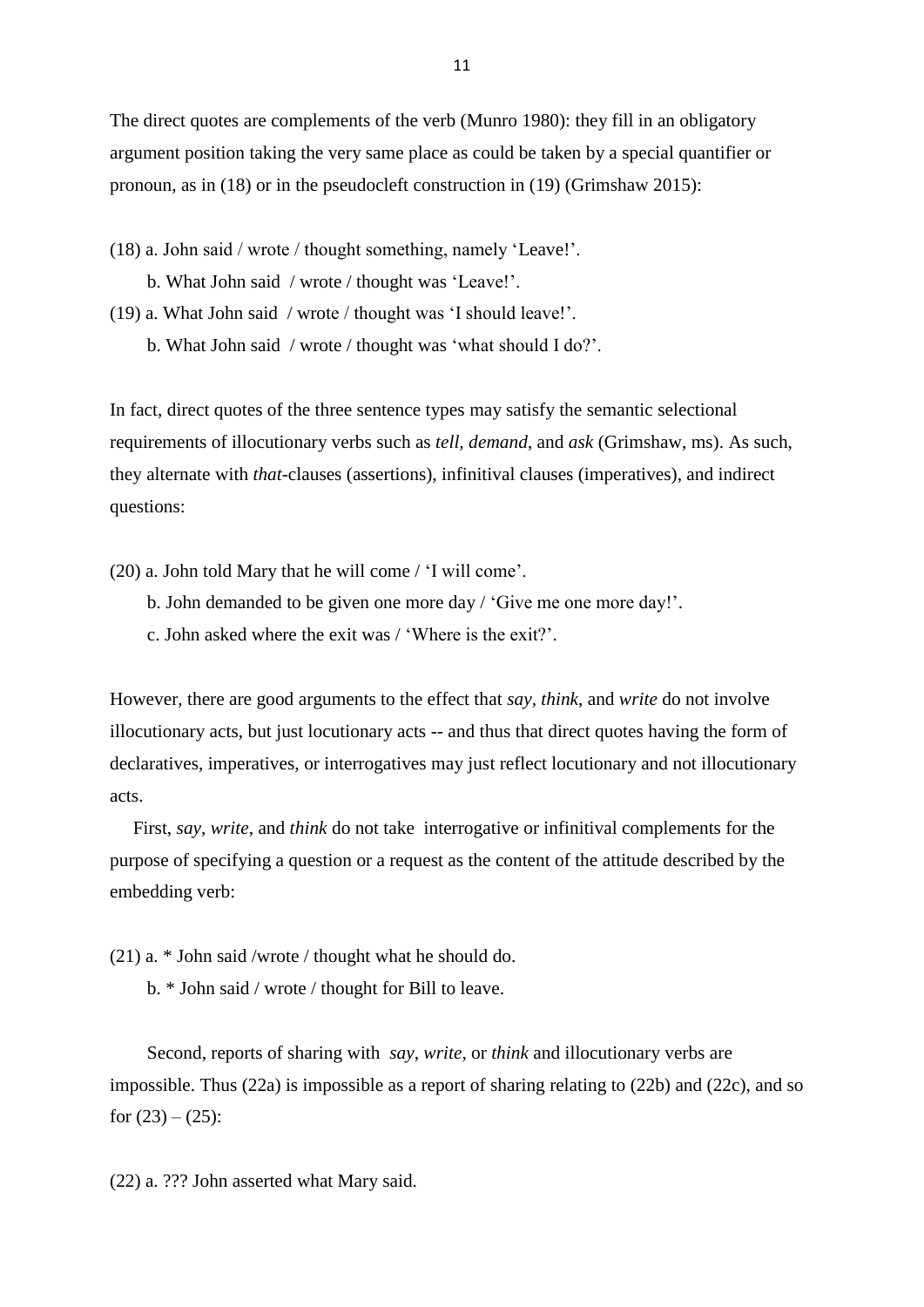- b. John asserted that Bill won the race.
- c. Mary said that Bill won the race.
- (23) a. ??? John said what Mary demanded.
	- b. John demanded that Bill should leave.
	- c. Mary said that Bill should leave.
- (24) a. ??? John said what Mary asked
	- b. John said 'Did Bill win?'.
	- c. Mary asked 'Did Bill win?'.
- (25) a. ??? John promised what he said.
	- b. John promised that he would help Mary.
	- c. John said that he would help Mary.

A discussed earlier, reports of sharing are about sharing kinds of products, and *say* and *write*  just cannot share kinds of illocutionary products, but only kinds of locutionary products.

Also reports of sharing with *think* and *decide* are impossible:

(26) a. ??? John thought what Bill decided.

- b. Bill decided that they should leave the house / 'let's leave the house!'. .
- c. John thought that they should leave the house / 'let's leave the house!'. .

Decisions are cognitive products that are on a par with illocutionary products such as promises or demands, by carrying satisfaction conditions with a world–word/mind direction of fit, to use Searle's (1969, 1983) term.

 This means that the clausal complements of *say, write,* and *think*, including those that are direct quotes, serve to characterize locutionary, not illocutionary products.<sup>7</sup> The Davidsonian event argument of verbs of saying will thus be just a locutionary act, though that act may be part of an illocutionary act.<sup>8</sup> The overall semantics of locutionary act reports will then be the same as that for attitude reports:

<sup>7</sup> According to Austin (1962), indirect quotes, that is, *that*-clause complements of verbs of saying, characterize rhetic acts, whereas direct quotes characterize phatic acts (though Austin is not always consistent in what he takes indirect quotes to characterize, Seale 1968).

 $8$  Note that as with belief, verbs of saying may describe states rather than acts, as below (Grimshaw 2015):

<sup>(</sup>i) The sign says 'It is forbidden to drive here'.

In that case, the product function applies to a state, as a carrier of representational properties, and maps it onto itself.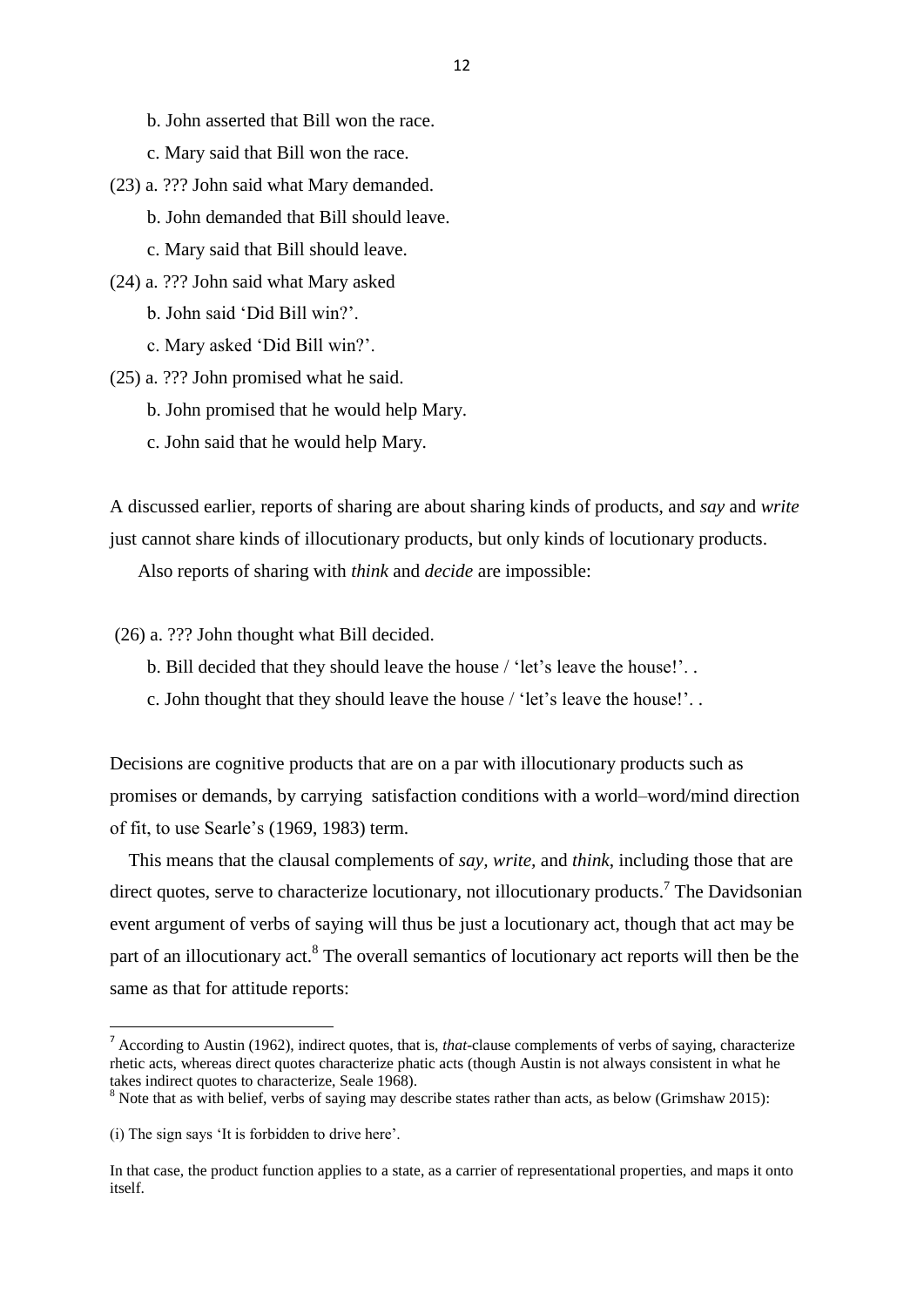(27) a. John said that S.

b.  $\exists e$ (say(e, John) & [*that* S]<sub>loc</sub>(product(e)))

*That* S here does not have the meaning given in (14), but rather a secondary locutionary meaning, a property of rhetic products.

## **2.2. The nature of rhetic acts**

Clausal complements of verbs of saying, I have argued, serve to characterize products of locutionary, not illocutionary acts (or their mental counterparts). For Austin locutionary acts consist of rhetic, phatic and phonetic acts. Rhetic acts are meaning-related acts below the level of illocutionary acts. They are characterized as acts of using words with a specific meaning or reference.<sup>9</sup> As stated, this would not really be a single act involving the use of a sentence, but a plurality of acts involving the words or relevant constituents of the sentence.  $10$ Clearly, though, a rhetic act could not in fact be a mere plurality of acts of using the words in the sentence. Rather it should be a coordinated or structured plurality, namely of acts of using expressions with particular meanings *and* with semantically relevant relations that will lead to the composition of the meaning of the sentence. Let us take the meaning of a sentence to be a property of illocutionary products given in (14). Then a rhetic act will in fact be a plurality of acts of conveying semantic values of subsentential expressions *as* entering relations leading to the composition of the meaning of the entire sentence as the property in (14). The product of such a plurality of acts will in turn be a plurality of products, namely products of meaningrelated acts involving subsentential occurrences of expressions in a particular meaningful configuration. Natural language in fact reflects products of rhetic acts as pluralities, not as single entities, as we will see in the next section.

 How can *that*-clauses express types of rhetic acts? A suggestion is that such an interpretation results when *that*-clauses are not fully interpreted, but instead the process of the semantic composition of the sentence is 'frozen' at a given point – that point depending of course on the speaker's intentions. This means that the composition of the products of a rhetic

 $9$  Austin actually gave various not entirely consistent characterizations of the notion of a rhetic act. I will just focus on one of them. See Searle (1968) for further discussion.

 $10$  This was noted by Searle (1968).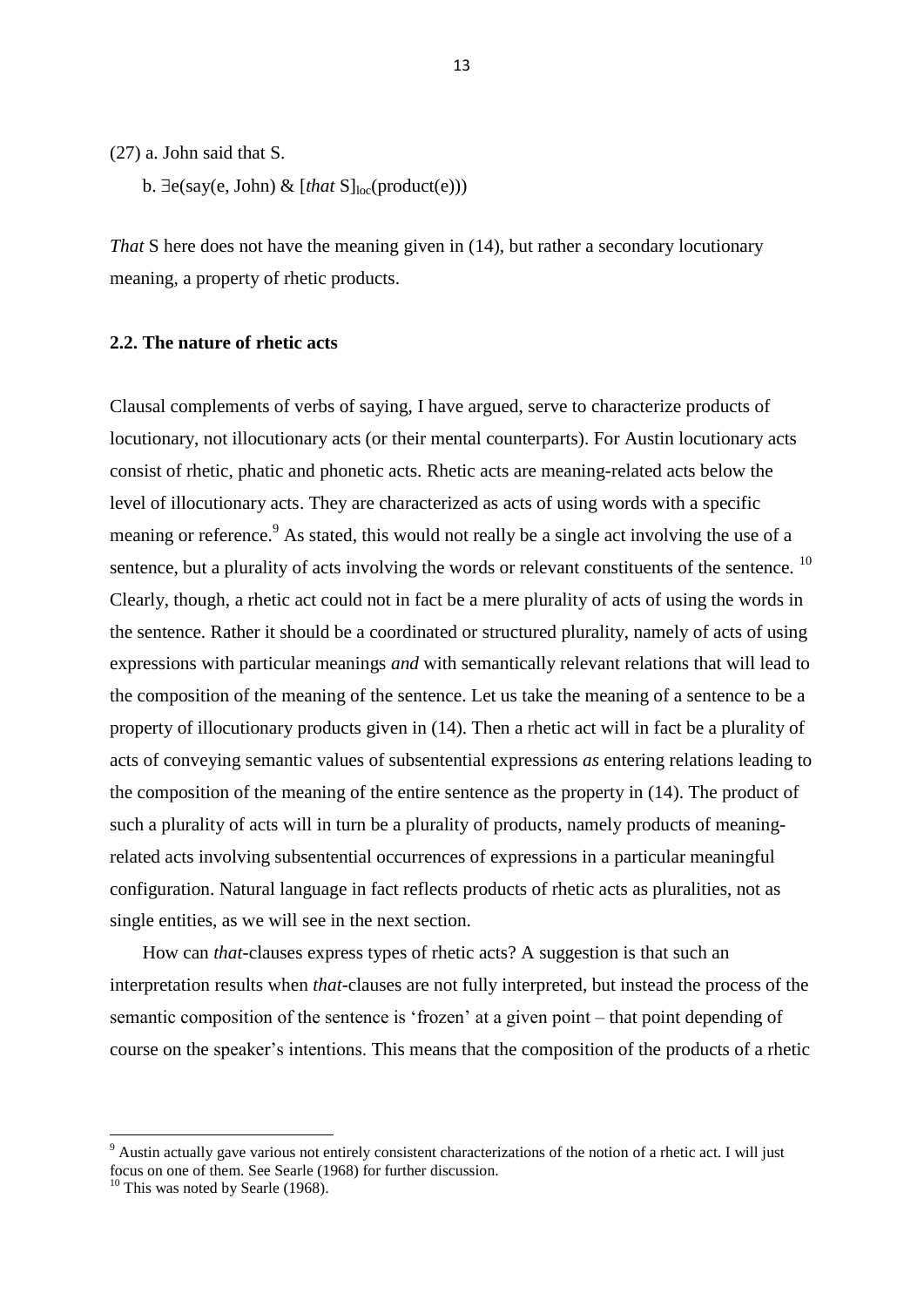act may very well lead to an illocutionary product. Force-neutrality pertains to rhetic acts only in so far as they are not fully composed illocutionary products.

 On this view, rhetic acts will be fundamentally different from acts of conveying a proposition, which Searle (1968) had proposed should take the place of rhetic acts. Rhetic acts are well-reflected in natural language, as we will see in the next section, propositional acts hardly are.

## **2.3. Explicit reference to products of rhetic acts**

Rhetic acts are explicitly reflected in one particularly kind of expression in English, namely plural NPs such as *a few words*, *those words,* and *the words 'I forgive you'* – '*words*-NPs' for short. *Words*-NPs go with locutionary rather than illocutionary verbs, and what they stand for shows the characteristic properties of products of rhetic acts.<sup>11</sup>

 In addition to *that*-clauses and direct quotes, the locutionary verbs *say* and *write* also take such NPs as complements:

(28) John said a few words / those words / the words 'I forgive you'.

Here *words* is used not as the plural of singular *word*, but as a *plurale tantum*, standing not for pluralities of individual expressions, but for pluralities of words with specific meanings in a meaningful configuration; that is, it stands for structured pluralities of meaningful elements.<sup>12</sup>

 In some languages, the equivalent of *words* in that use differs morphologically from the ordinary plural of *word*. In German, *Woerter* is the ordinary plural of *word* and *Worte* the plural referring to words used with a specific meaning in a particular meaningful configuration (Moltmann, Chap. 6). <sup>13</sup> *Words* when standing for structured pluralities of

<sup>&</sup>lt;sup>11</sup> Some observations about *words*-NPs have been made in Chapter 6 of Moltmann (2013), where they have been taken as an indication for clausal complements of attitude verbs having the status of plural terms (for ordered pluralities) and as such as support for the Neorussellian Multiple Relations Analysis pursued in that chapter - mistakenly so I now think.

<sup>&</sup>lt;sup>12</sup> Note that *words* on that use is still semantically plural accepting numeral adjectives and plural quantifiers such as *a few* and supporting plural anaphora:

<sup>(</sup>i) a. those three words, 'I love you'

b. He said a few words, and then he said them again.

<sup>13</sup> *Worte* rather *Woerter* is used also for naming the Ten Commandments. *The Ten Commandments* translates either as *die Zehn Gebote,* literally 'the ten commandments', or (less commonly) as *die Zehn Worte,* literally 'the ten words'. In the latter case, *Worte* is a superplural, standing for a second-level ordered plurality which consists of ten ordered pluralities of meaningful elements. Instead of *die Zehn Worte* also *das Zehnwort* is used for the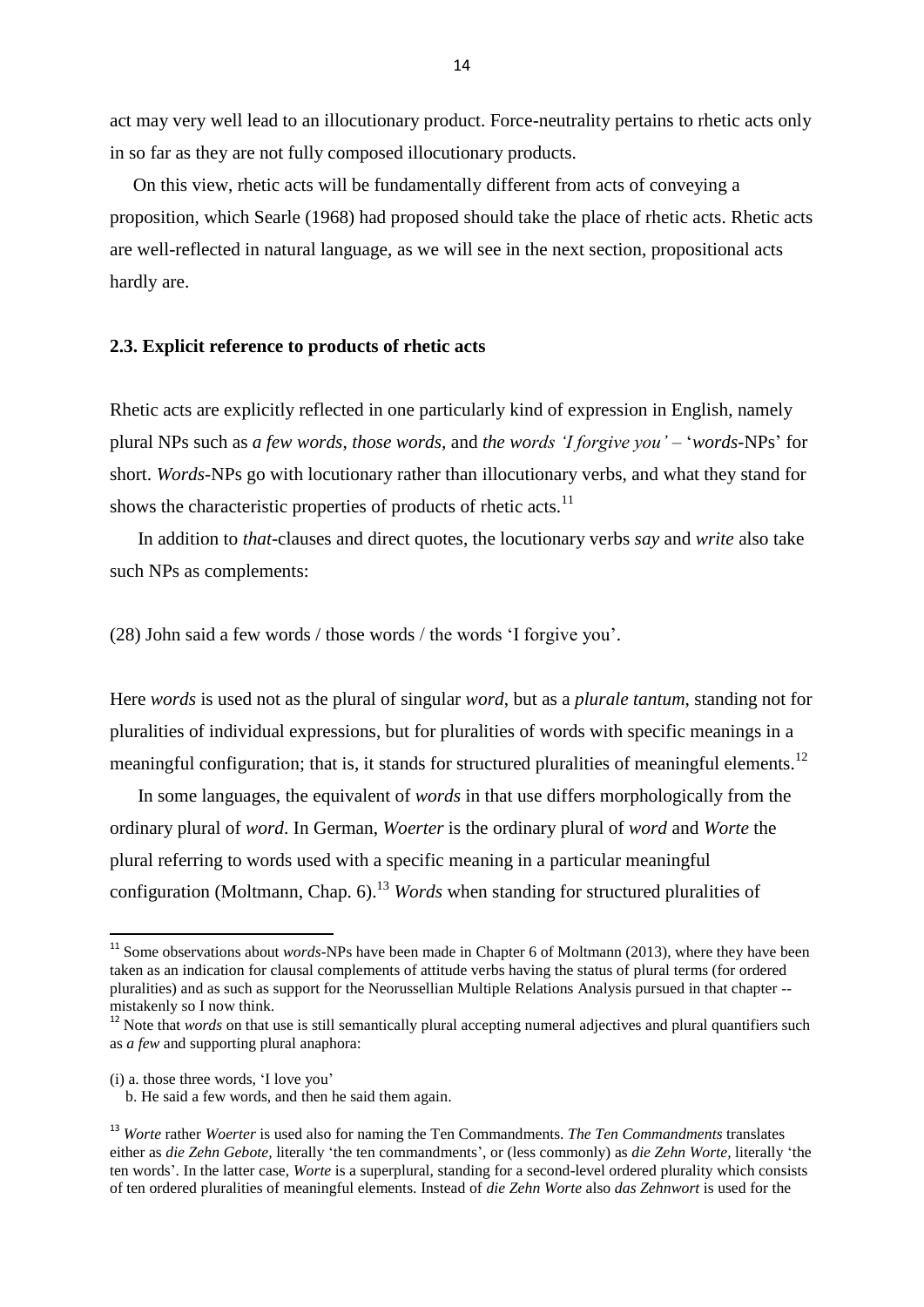meaningful elements occurs in fact also in the title of Austin's (1962) book, *How to Do Things with Words*, where *words* would translate in German as *Worte* (literally 'Wie man Dinge mit Worten macht'), not *Woerter* ('Wie man Dinge mit Woertern macht').

 *Words*-NPs are force-neutral and can relate not only to a declarative sentence, but also an interrogative and an imperative one, as below:

(29) 'Leave the house!' / 'When should I leave?', John himself has said precisely those words.

Force-neutrality is of course a mark of products of rhetic acts.

 Related to force-neutrality is the observation that *words*-NPs do not go well with predicates of truth or satisfaction:

(30) a. ??? Mary's words, the words 'The world will end tomorrow', are not true.

- b. ??? The words 'Finish the paper by midnight!' cannot be complied with.
- c. ??? John fulfilled / broke the words 'I will help you!'.

This matches the observation that *thought*, which stands for products of cognitive rhetic acts, is not really good with truth predicates either – in ordinary speakers' intuitions:

(30) c. ?? John's thought that the world will end tomorrow is not true.

The products of rhetic acts are not bearers of satisfaction conditions, at least not in a nonderivative fashion.

 *Words*-NPs when referring to the content of the acts described by the embedding verbs are possible only as complements of locutionary verbs such as *say* and *write*, not illocutionary verbs (Grimshaw 2015). Thus the relevant reading is unavailable below:

(31) a. ??? John asserted a few words.

 $\ddot{\phantom{a}}$ 

- b. ??? John promised the words 'I am always ready to help'.
- c. ??? John demanded / asked a few words.

Ten Commandments, where *-wort* appears as a mass noun. As a mass noun, it still stands for the same thing as *Worte*, for an ordered second-level plurality of ordered pluralities of meaningful elements, just as *Wort* in *das Wort Gottes* 'the word of God'.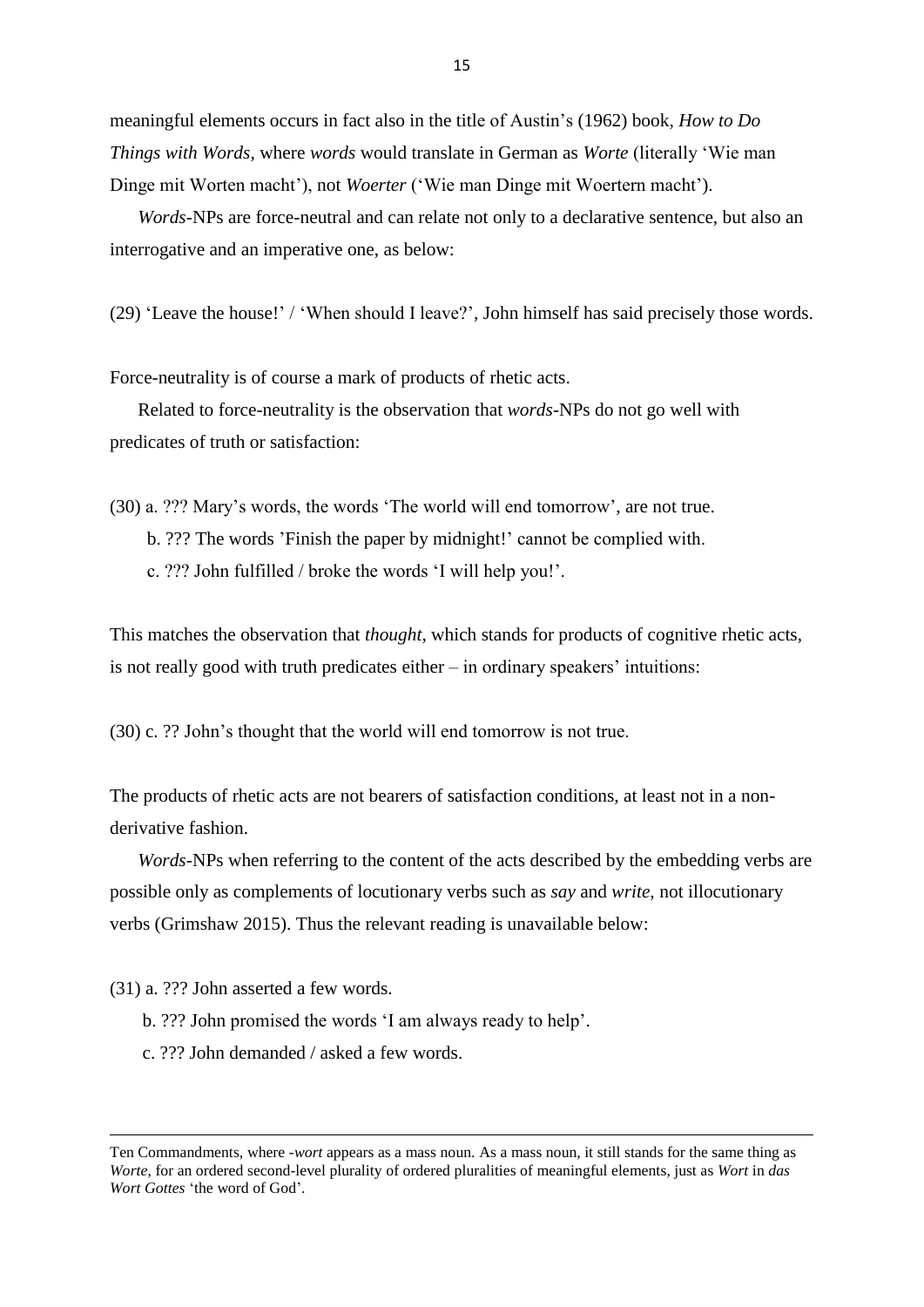The reason is that illocutionary verbs involve full illocutionary acts, not just locutionary or rhetic acts, and *words*-NPs can stand only for products of rhetic acts and not products of illocutionary acts.<sup>14</sup>

 Rather than characterizing the product of the act described by a locutionary verb, *words*-NPs may also provide the argument of other sorts of predicates:

(32) a. John repeated / understood / interpreted / read those words.

b. John believed / remembered / feared those words.

Here the *words*-NPs refer to the product of a contextually salient locutionary act; they thus have the same sort of function as *that*-clause complements of response-stance verb, standing for an entity that is independent of the event argument of the predicate.<sup>15</sup>

 Not all locutionary verbs take *words*-NPs. *Think* does not and *say to oneself* does not really either:

(33) ??? John thought those words.

*Words*-NPs can stand only for physically realized products, not just products of cognitive acts. 16

 *Words*-NPs thus are an overt reflection in natural language of Austin's notion of a rhetic act (referring to the product of such an act). Natural language, by contrast, hardly displays (nontechnical) terms for abstract propositions, or, for that matter, for Searle's (1968) notion of a propositional act as an abstraction from an illocutionary act.

 Illocutionary verbs generally do not take *words*-NPs. However, some of them, for example *demand* and *ask,* take direct quotes:

<sup>&</sup>lt;sup>14</sup> Note that *words*-NPs may stand for products of rhetic acts while acting as nominalizing quantifiers, rather than providing arguments of the predicate.

<sup>15</sup> With those verbs they allow for *partially*, unlike with *say*:

<sup>(</sup>i) a. ??? John partially said those words.

b. John partially repeated / understood / interpreted / read those words.

<sup>16</sup> This is also apparent from the way the more neutral verb *add* is understood. While *add* can describe a cognitive in (ia), this is not possible in (ib), where it can only describe a discourse-related act:

<sup>(</sup>i) a. John added a few more expectations to his general hope. b. ??? John added a few words to his thinking.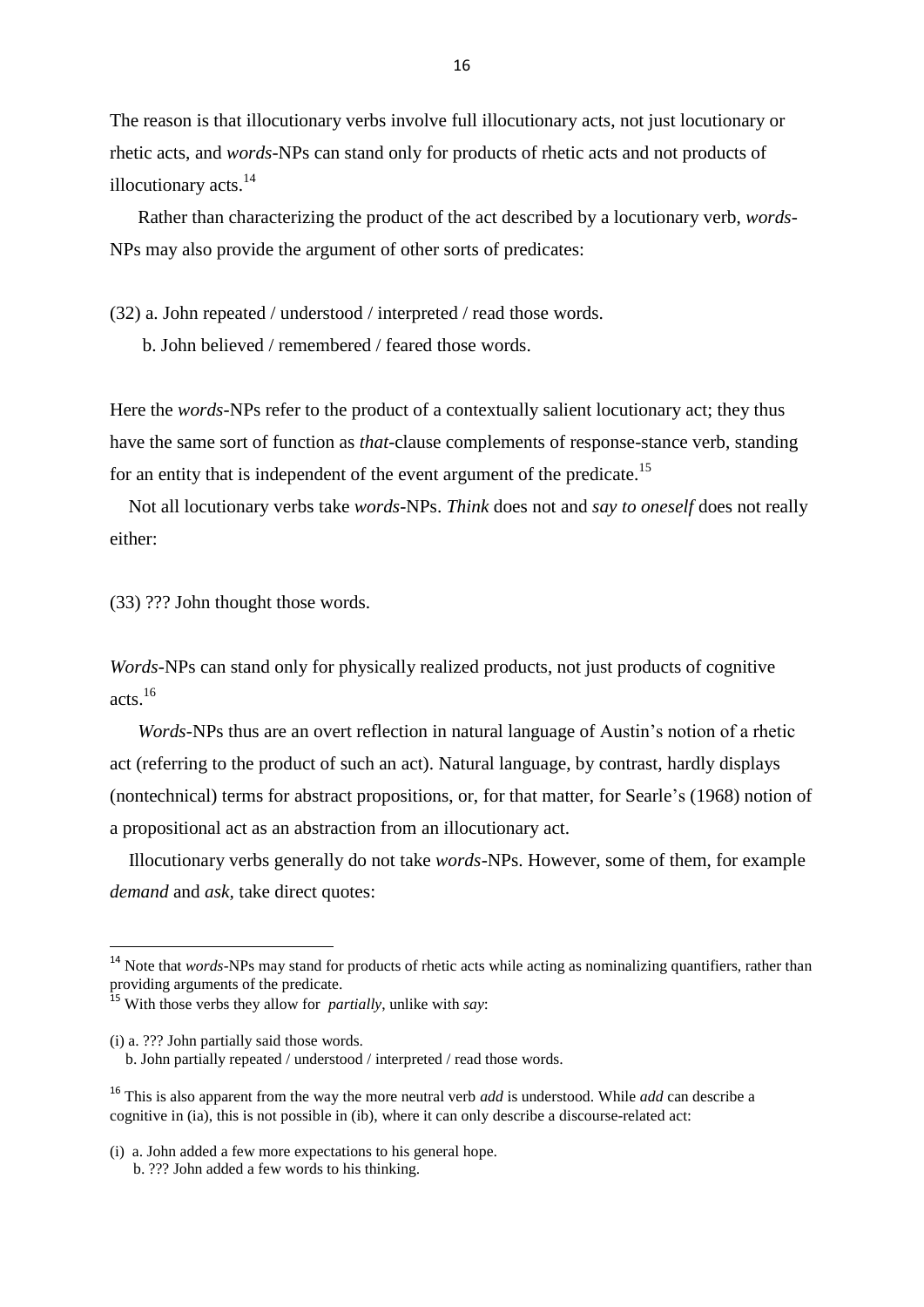(34) a.??? John demanded / asked a few words.

- b. John demanded 'help her!'
- c. John asked 'When did you help her?'

This indicates that direct quotes can serve to characterize the locutionary part of an illocutionary act; whereas *words*-NPs can only stand for a rhetic product on its own.

 This raises a general issue regarding the ontological status of locutionary acts. In what sense are locutionary acts parts of illocutionary acts? Can locutionary acts be performed without performing illocutionary act? For Austin, the linguistic acts of the various levels are ordered by the *by*-relation or what Goldman's (1970) calls the relation of 'level-generation'. This is a form of composition of acts, but one in which lower-level acts could have been performed without performing the higher-level acts. Thus, if killing the king was done by pulling the trigger, the killing has the trigger-pulling as a nontemporal part and the pulling of the trigger could have been done without thereby killing the king. Certainly there are locutionary acts that are performed without performing illocutionary acts, say utterances for the purpose of grammatical exercise and entertaining thoughts for mere consideration. There is also an alternative view, though, according to which locutionary act is an abstraction from an illocutionary act (Searle1968). In that case, a locutionary act would be a part ontologically dependent on the whole and could not be performed independently.

 Abstraction explains best the possibility in natural language of reference to illocutionary acts in disregard of the locutionary acts by which they are performed. An example is reports of sharing with illocutionary acts that would involve very different physical realizations (phatic acts). Thus, (35a, b, c) can be true at once:

(35) a. John asserted the same thing as Mary (that Bill won the race).

- b. John whispered that Bill won the race.
- c. Mary screamed that Bill won the race.

This even holds for reports of sharing with locutionary acts. Thus, (35d) may be true while also (35b, c) are true:

(35) d. John said the same thing as Mary.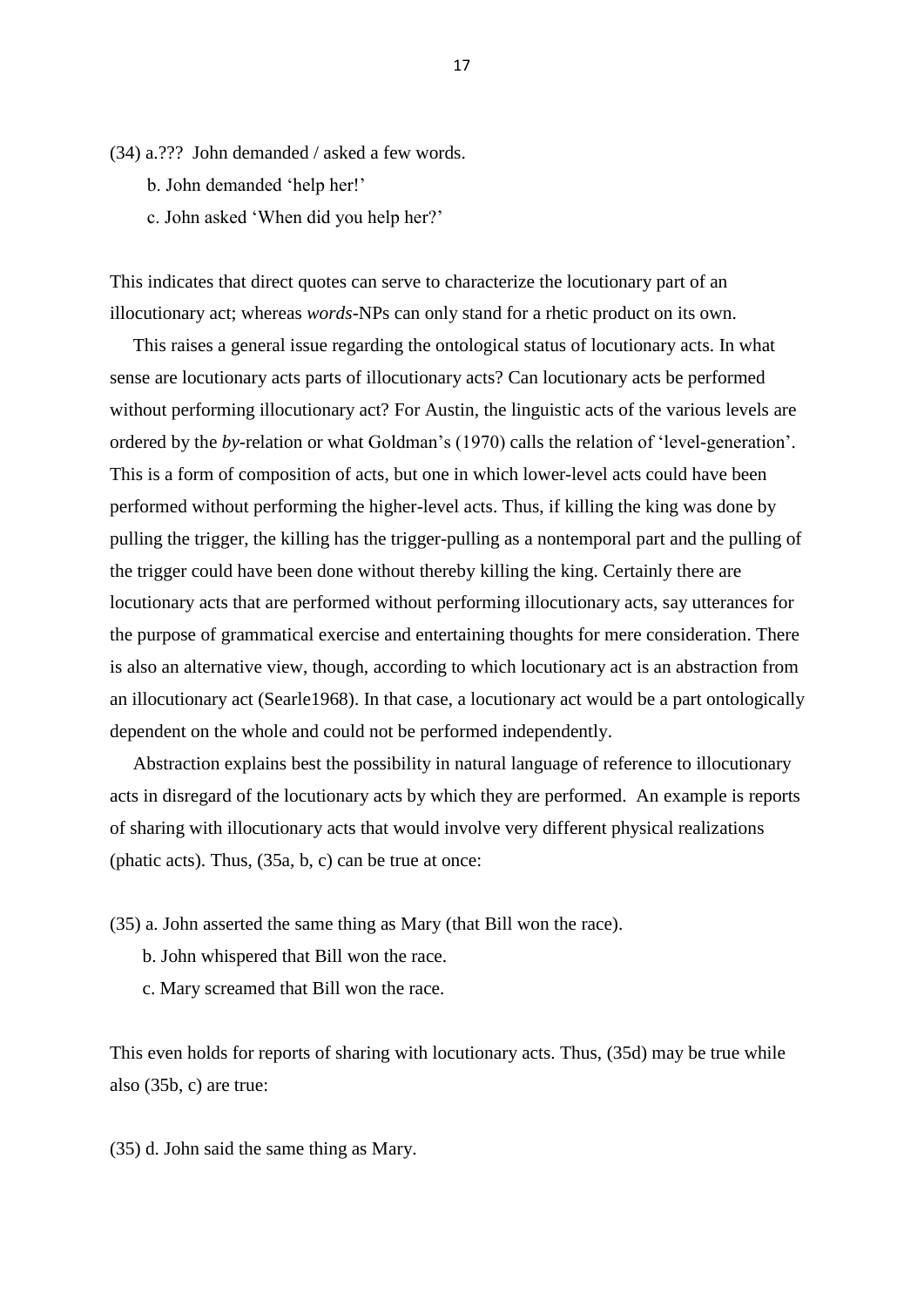Let us call the kinds of products reported as shared in (35a) and (35d) 'thin illocutionary products' and 'thin rhetic products', respectively. Roughly, as an abstraction from a 'full' illocutionary product, a 'thin' illocutionary product will have only those properties relating to its conditions of satisfaction and force (or direction of fit), but not properties regarding its physical realization or choice of names or concepts. A similar condition would individuate a 'thin' rhetic product.

 Also when using nominalizations we seem to have a notion of an illocutionary product that is at least not dependent on the phatic act by which it is produced. Thus 'the very same assertion' could have been made in English by using a softer voice or by way of writing. Note that independently of speech acts we have a notion of an act that need not have the lowerlevel act that generates it as an essential part. The killing of the king could have been done by throwing a bomb instead of by pulling the trigger.

## **2.4. Complex verbs of saying**

Besides simple verbs of saying, there are semantically complex verbs of saying. I will just make a few remarks about one such type of verb, manner of speaking verbs. Manner of speaking verbs behave just like simple verbs of saying, permitting in general *that*-clauses, direct quotes of the three sentence types, but not interrogatives or infinitival clauses representing the content of what would be an imperative:

- (36) a. John whispered / screamed / muttered 'I will come' / that he will come.
	- b. John whispered / screamed / muttered 'who did that?' / \* who that did.
	- c. John whispered / screamed / muttered 'Come!' / \* for Bill to come.

Moreover, they may take NP-complements, including *words*-NPs:

(37) John whispered / screamed / muttered something /a few words.

Like simple verbs of saying, verbs of manner of speaking don't permit sharing with illocutionary verbs:

(38) a. ??? John whispered the same thing that Mary asserted / demanded / asked. b. ??? John whispered the same thing that Mary asserted / demanded / asked.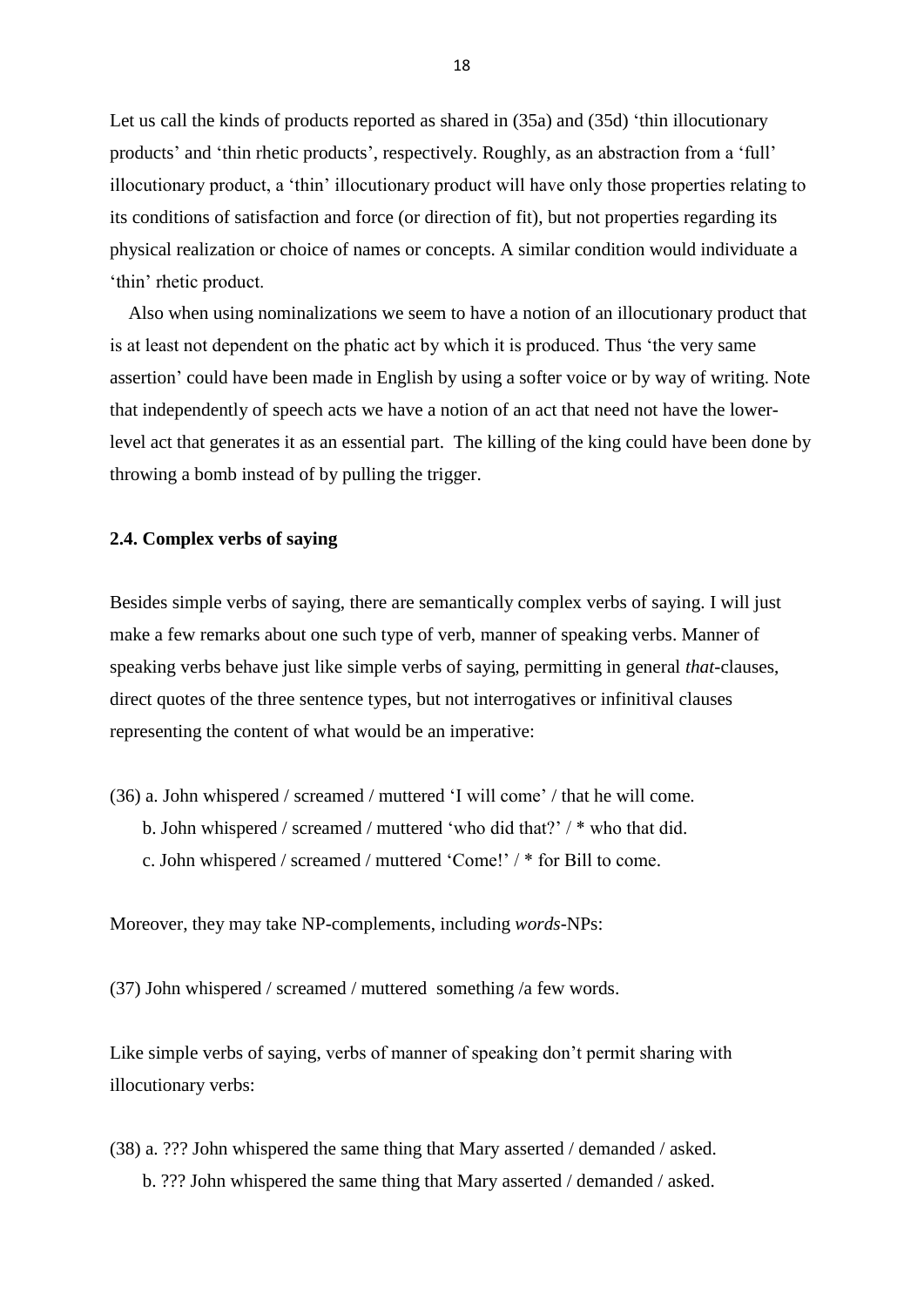This would indicate that manner of speaking verbs involve locutionary products just like simple verbs of saying. However, reports of sharing with a manner of speaking verb and a simple verb of saying are impossible:

(39) a. ??? John said what Mary whispered.

.

b. ??? John said what he screamed.

By contrast, reports of sharing are possible with different verbs of manner speaking:

(40) a. ?(?) John screamed what Mary whispered.

b. ? John shouted what Bill yelled.

This indicates that manner of speaking verbs involve both a rhetic and a phatic act, whereas simple verbs of saying involve only a rhetic act. The possibility of reports of sharing with different manner of speaking verbs moreover suggests that manner of speaking verbs are underlyingly composites of a simple verb *say* and a manner of speaking modifier characterizing the phatic act (Grimshaw 2015).

 To summarize, rhetic and locutionary acts play a central role in the semantics of simple and complex verbs of saying, which in general do not involve full illocutionary acts in their semantics.

## **3. The semantics of quotation**

#### **3. 1. Quotation in general**

Direct quotes, as described so far, serve to characterize both the product of a rhetic act and the product of a phatic act, where the rhetic and the phatic act make up the locutionary act as (part of) the Davidsonian event argument of the embedding verb. The purpose of this section is to give a rough outline of a more general semantic theory of quotation according to which quotations convey properties of phatic products. This theory makes crucial use of Austin's distinction among levels of linguistic acts and a novel syntactic view of quotation, which permits treating quotation in a compositional and strictly semantic fashion. In the context of this paper, this theory can be presented only in roughest outline with just a few central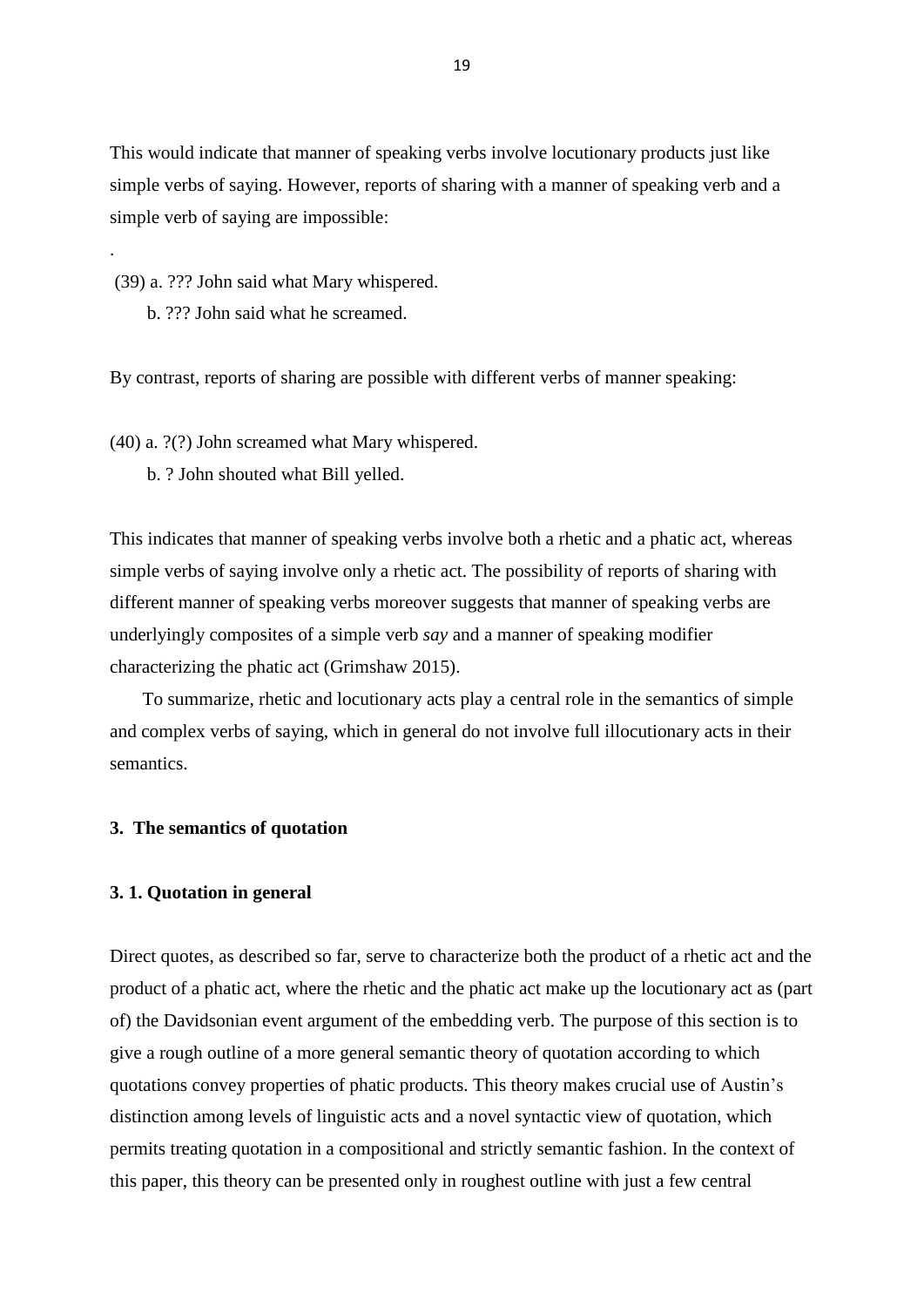applications. A full formal development and a more elaborate discussion of the existing literature on quotation has to await another occasion.

 Quotation presents major challenges for standard formal semantics. One such challenge is to deal with quotation within a compositional semantics since the phenomenon of quotation appears to militate against a compositional semantic treatment (Pagin / Westerstahl 2010). Another challenge is to develop a unified account of pure (41a), direct (41b), and mixed (41c) quotation:<sup>17</sup>

(41) a. John said 'shhh'.

- b. John said 'I will come'.
- c. John said that he 'resides' in Paris.

Pure quotation differs from direct quotation in that it is not generally meaning -conveying and does not make up a sentential complement of an illocutionary or locutionary verb.

 The standard view is that pure quotations are expression-referring terms, managing, in some way, to refer to the relevant expression type, by acting as a description (Geach 1970), as a name (Reichenbach 1947), or involving a demonstrative (quotation marks) pointing to a displayed token (Davidson 1967, 1979, Cappelen/Lepore 2007, Clark/Gerrig 1990, de Vries 2008), or else by 'presenting' it (Washington 1992, Saka 1998). <sup>18</sup> Direct quotations on the standard view require a different treatment since they contribute both a content (a proposition) and a form and thus cannot just act as expression-referring terms.<sup>19</sup> Also mixed quotations contribute a content and a form, though the latter may either characterize the reported speech act as in (1c) or some contextually given speech act. The standard view tends to consider both direct and mixed quotation pragmatic phenomena quite distinct from pure quotation. The standard view generally admits that quotation of various sorts cannot be treated compositionally and be based on the interpretation of a formal syntactic structure.

 Standard formal semantics has difficulties with quotation because of one of its fundamental assumptions, namely that the meanings of sentences are abstract propositions, a view has recently been challenged by philosophers such as Jubien (2001), Moltmann (2003, 2013), Soames (2010) and Hanks (2015), who argue in favor of an act-based notion of sentence meaning. A central aim of this paper is to show that quotation provides an important

**.** 

 $17$  For more on pure and mixed quotation, see Maier (2014a, b).

<sup>&</sup>lt;sup>18</sup> The view that pure quotations are referential terms can also be found in Recanati (2001).

<sup>&</sup>lt;sup>19</sup> A unified treatment has been pursued though in the Davidsonian tradition by Cappelen/Lepore (2007).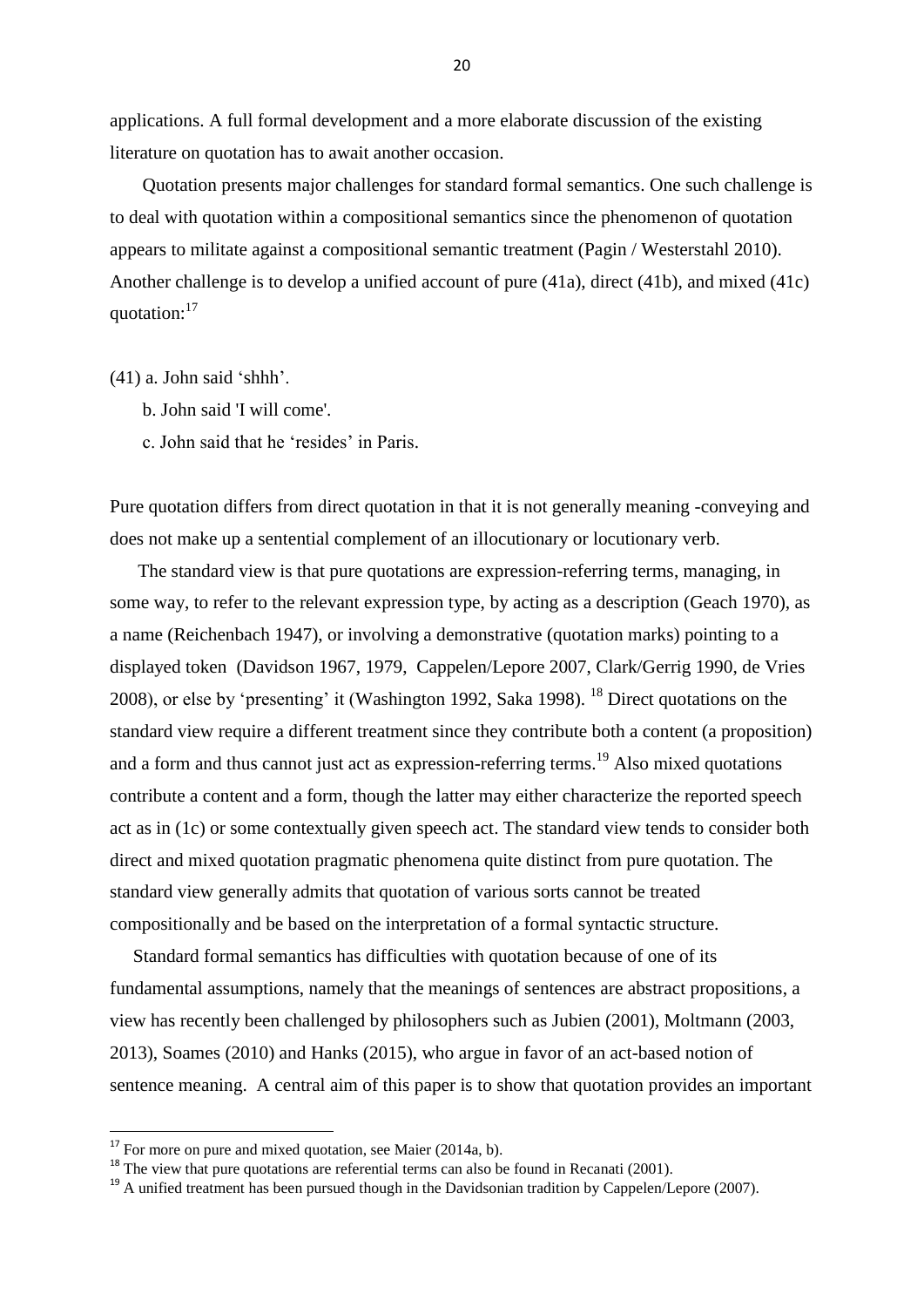application of an act-related conception of sentence meaning according to which sentences function as predicates of various sorts of objects, including products of illocutionary, locutionary or cognitive acts. For the treatment of quotation (and of verbs of saying) this has the crucial advantage that sentences may express both content-related and form-related properties, to be predicated of products of locutionary and illocutionary acts.<sup>20</sup>

## **3.2. Pure and direct quotation**

The central idea regarding the semantics of quotation is that expressions can be interpreted not or not just by assigning them their usual semantic value, but also as properties of products of lower-level linguistic acts. This shift in interpretation moreover is not arbitrary or 'pragmatic', but rather has a strict syntactic basis. It is based on a lower-level linguistic structure being part of at the syntactic structure that is input to interpretation. I will sketch this theory first for pure and direct quotation and then indicate how it extends to mixed quotation.

 By way of illustrating the idea, it suffices to first stay with the verb *say Say* takes a pure quotation as complement in (41a), repeated below:

(42) a. John said 'shh'.

Pure quotations as in (42a) function as complements since they fill in an obligatory position and can be replaced by special quantifiers like *something*, allowing the inference from (42a) to (42b):

(42) b. John said something.

**.** 

As with *that*-clauses and direct quotations, pure quotations as complements may serve to characterize the product of the described event, though this must be a phatic or phonetic act, not a rhetic act. In (42a), for example, the pure quotation serves to characterize the product of a phonetic act.

 A pure quotation as complement of *say* may also characterize a phatic act. This even holds for sentential quotations, which may in fact be pure quotations rather than direct quotations.

<sup>&</sup>lt;sup>20</sup> The theory of quotation of Ginzburg / Cooper (2014) can also be considered an application of an act-related view of meaning to quotation. It shares similarities with the present approach to quotation, for example by making use of 'locutionary propositions' for direct quotation. However, its empirical motivations and theoretical framework are rather different, and the space of this paper does not permit a more detailed discussion.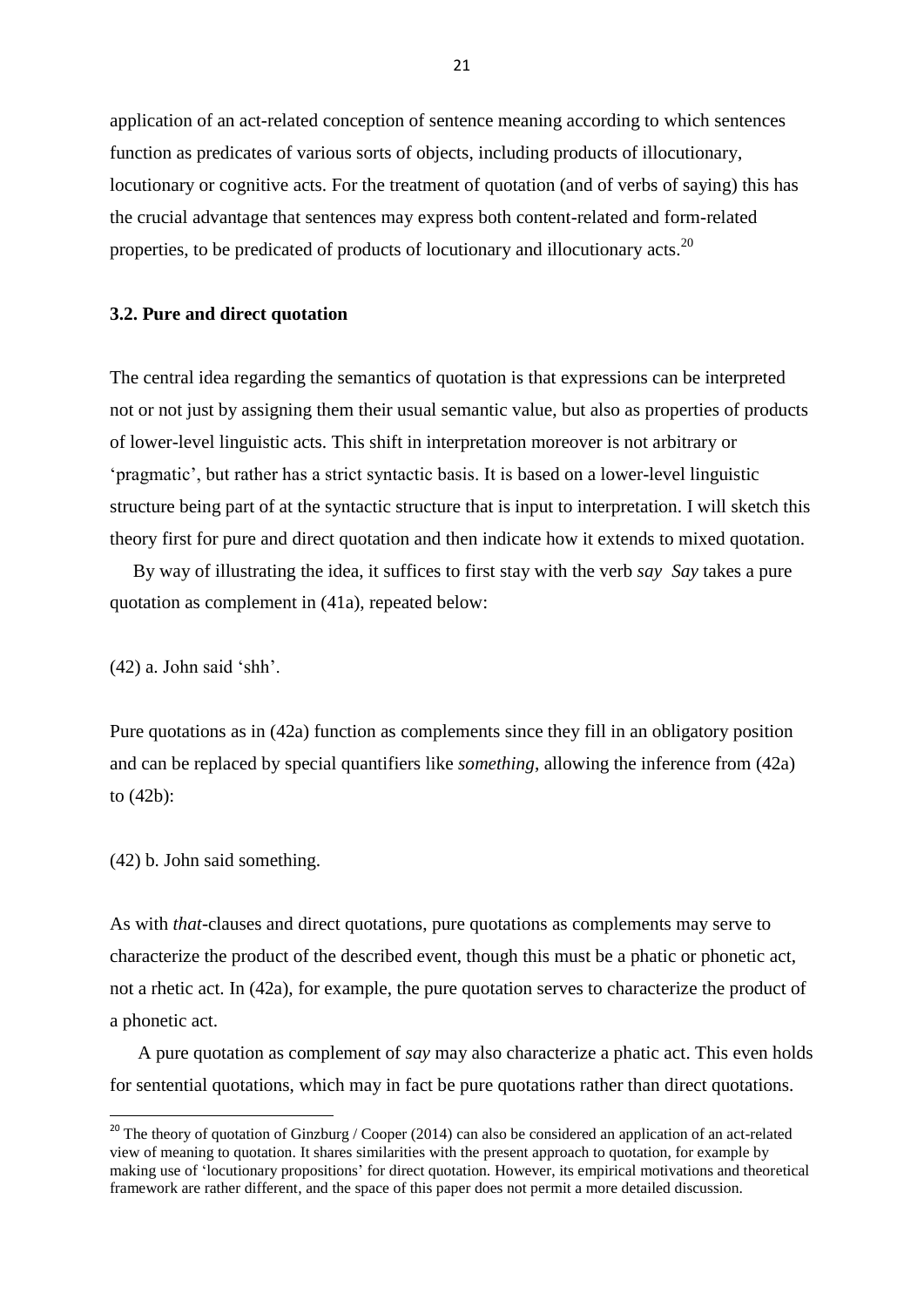The difference between sentential direct quotations and pure quotations is particularly clear in German. A sentence as a pure quotation must appear in NP-position, in the middlefeld, whereas as a direct quotation it must follow the verb: $^{21}$ 

(43) a. weil Hans endlich 'Ich liebe dich' sagen kann because John finally 'I love you' say can 'because John can finally say 'I love you'' b. weil Hans endlich sagen kann 'Ich liebe dich' because John finally say can 'I love you' 'because John can finally say 'I love you''

Whereas (43a) can report only a linguistic ability (the ability to pronounce a particular sentence, say), (43b) can report the readiness to express an emotional state (or the ability to admit to one).

 The semantics of (42a) will then be as below, with the pure quotation predicated of the product of the phonetic act that is the Davidsonian argument of the verb:

 $(42)$  c.  $\exists e$ (say(e, John) & [*shh*](product(e)))

The question now is, how are pure quotations able to express properties of products of phonetic or phatic acts? The proposal is that this is so because pure quotations involve a lower-level linguistic structure as part of the syntactic structure of the sentence that is input to interpretation (L(ogical) F(orm)). More precisely, a pure quotation may involve several lowerlevel linguistic structures as part of LF, a syntactic and a phonological structure, say. For the purpose of this paper, I will just give some suggestions of how this idea may be spelled out syntactically. A full syntactic development will need to await another occasion.

 First, a few general remarks about the syntax of pure quotation are needed. Pure quotations can obtain categorial specifications as NPs and fill in positions requiring an NP, as in (42a), but they may also occur in positions in which no complements may appear, such as in close appositions as in (44b) and following verbs that take no complements as in (44b):

(44) a. the word 'hello'

**.** 

 $21$  For similar syntactic observations about Dutch see de Vries (2008).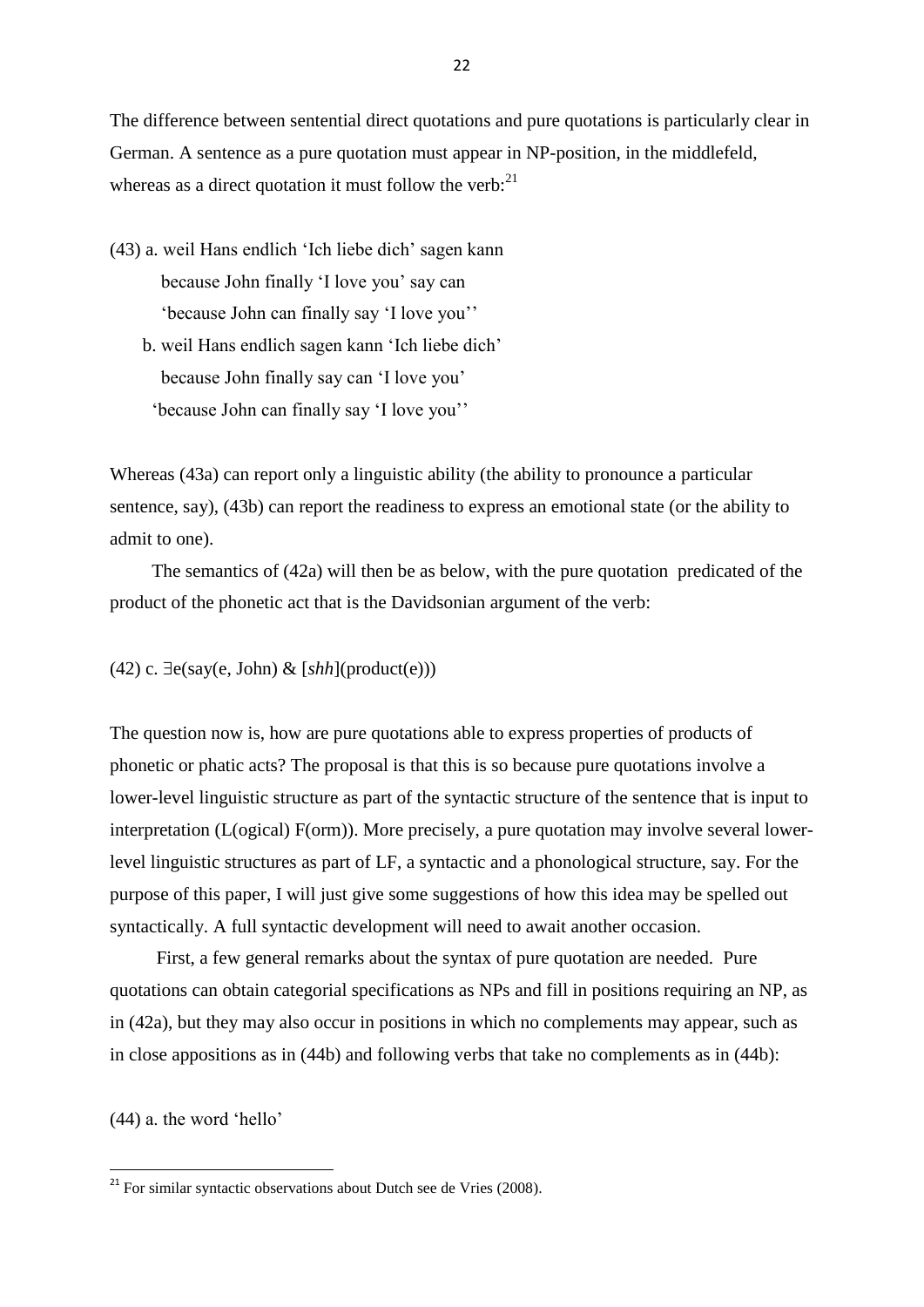b. John went 'Hey, hey, hey'.

I will assume that pure quotations form quotational phrases (QPs). The syntactic structure of (42a) will then roughly be as below:

 $(42)$  d. John [said [[[shh]  $|_{OP}$ ]<sub>NP</sub>]<sub>VP</sub>

 $\overline{a}$ 

Following Giorgi (2016), one may assume that the head Q of a quotational phrase reflects a quotational pause.<sup>22</sup>

 The new suggestion then is that Q is a special category that will act as a sort of coordinator, setting up a sort of coordinate structure involving other syntactic planes in a threedimensional syntactic structure (Goodall 1987, Moltmann 1992). On standard threedimensional syntactic theories of coordination, coordination involves a three-dimensional syntactic structure, so that ordinary grammar applies to the various different planes repreesning the different conjuncts or disjuncts. The difference with quotation would be that the lower-level linguistic structures of quotations are represented in other planes precisely in order to escape application of rules of ordinary grammar. That is because quotations need not be grammatically correct, may come from other languages, and involve structures below the relevant linguistic level of the rest of the sentence. The structures in the other planes will all be interpreted as properties of products of phonetic or phatic acts, and their conjunction (intersection) will make up the semantic value of the entire quotation. Thus, *shh* in (42a) will have a phonetic structure on a plane different from that of the rest of the sentence and that structure will be interpreted as a property of products of phonetic acts.

 With this brief sketch of the syntax of pure quotation, let us turn to the difference between pure and direct quotation. A clause that has the status of a pure quotation has only lower-level linguistic structures, including possibly a syntactic structure that is as such not input to semantic interpretation. It thus does not have a syntactic structure on the same plane as the LF-structure of the sentence. By contrast, a direct quote also has a syntactic structure that is input to semantic interpretation, which allows it to express a property of products of locutionary acts as well. That structure is the structure of a main clause, not an embedded

 $^{22}$  Giorgi (2016) makes use of a phrase KP for (direct) quotation where K reflects the comma intonation. However, close appositions do not involve a comma intonation, as opposed to ordinary appositions (*the poet, Goethe* vs *the poet Goethe*).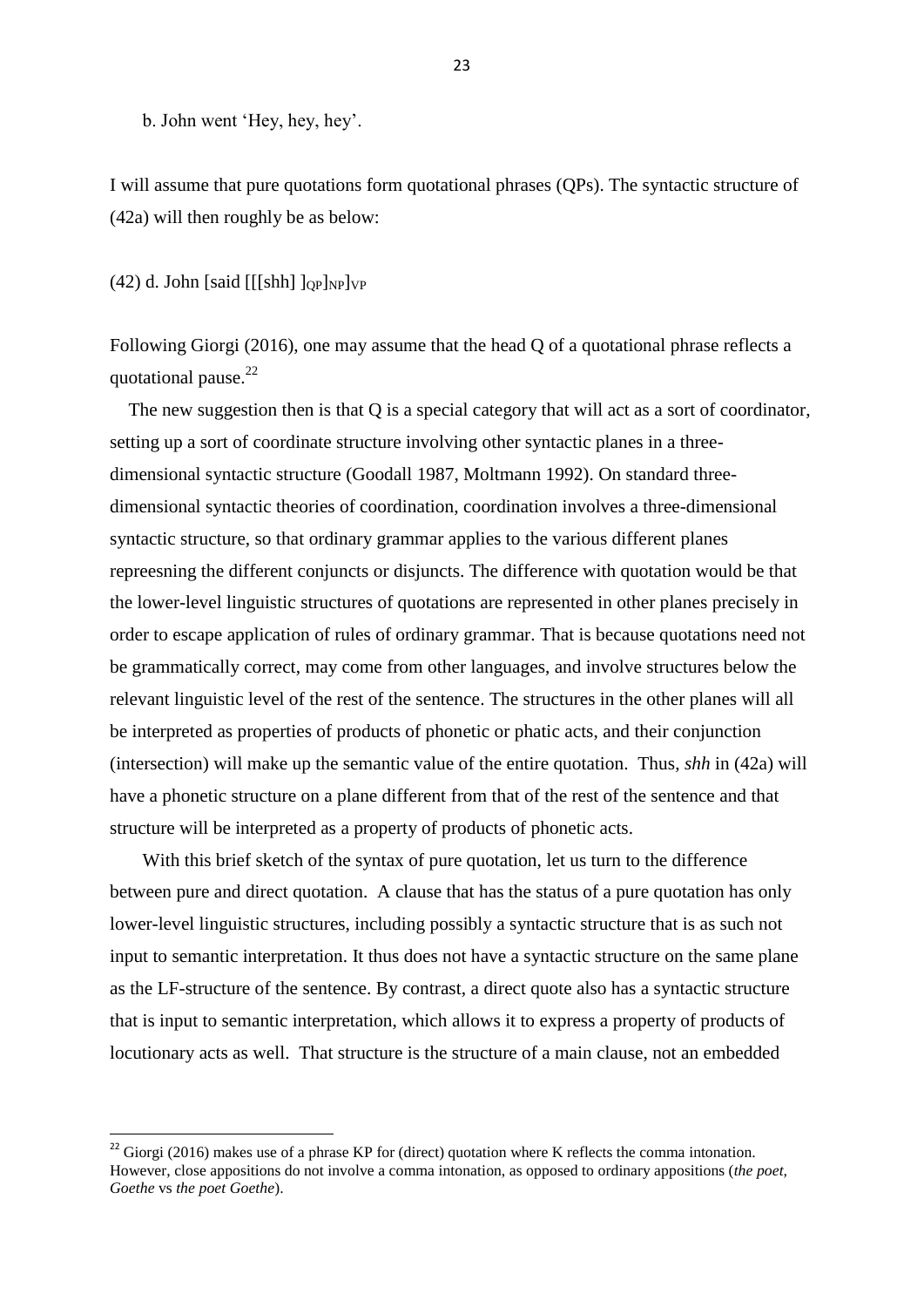clause, which explains the 'shifted' interpretation of indexicals in direct quotes (Giorgi 2016, Grimshaw ms,):

 $(47)$  a. John<sub>i</sub> said 'I<sub>i</sub> will come'.

b. \* John<sup>i</sup> said 'he<sup>i</sup> will come!'

 Direct quotation exhibits selectivity, which means that not everything in the quotation marks matters for characterizing the phatic act in question, but only whatever features the speakers intends to matter. This means that direct quotation may involve just partial lowerlevel linguistic structures. As with pure quotation, the level of structure(s) that is to play a characterizing role also depends on the speaker's intentions (in fact more so than with pure quotation).

 Direct quotation will express a conjunction of two properties: a property of rhetic products and a property of phatic or phonetic products. The property of rhetic products is based on the ordinary syntactic structure of the complement clause; the property of phatic products is based on a lower-level linguistic structure on a different plane.

 This account of direct and pure quotation considers quotation a semantic phenomenon, based on syntactic structure. It is compositional because of the particular way sentential meaning is conceived. The account differs fundamentally from current approaches to quotation where the utterance of the quotation, the token, matters for what the quotation contributes to the meaning of the sentence, both in the tradition of Davidson (1968, 1979), Cappelen/Lepore 2007) and within the more recent identity theory of quotation (Washington 1992, Saka 1998). On the present theory, the semantic contribution of quotation is based on structure, and the quotational structure is interpreted as a property of tokens.

 The present approach does not take pure quotations to necessarily form referential terms, unlike the standard view. Pure quotations may but need not act as referential terms, and in fact, their primary use ought to be predicative rather than referential since pure quotations express properties (of tokens). As a matter of fact, quotations may occur as syntactic predicates, namely in *as*-phrases with the verbs *translate* and *pronounce*:

(48) a. She translated red as 'rouge'.

b. She pronounced 'red' as 'rett'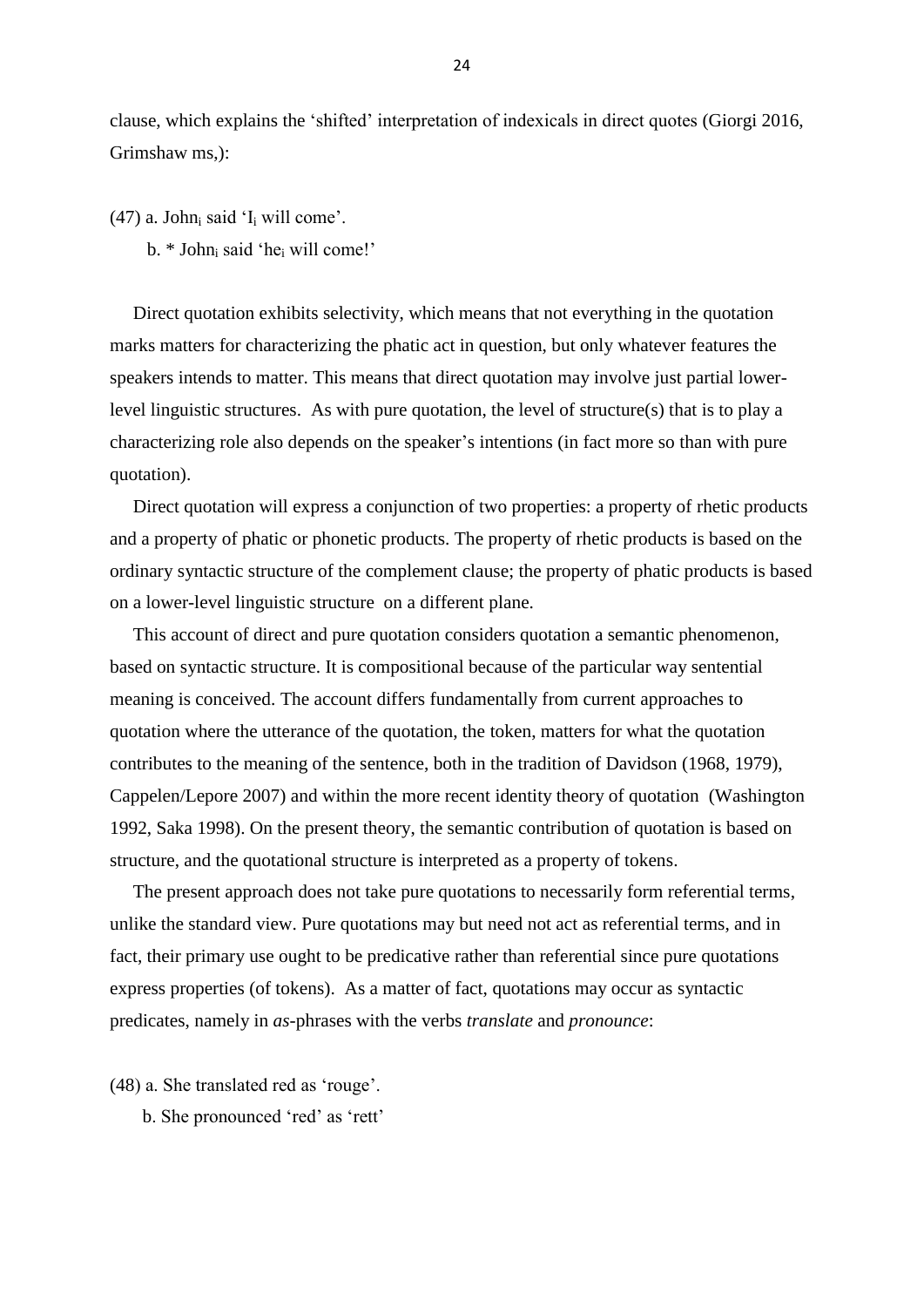*As* requires predicative, rather than referential complements (*John as a father, Mary treated John as a brother*), and thus the pure quotations in (48a, b) must be predicative.<sup>23</sup> The current approaches to quotations do not acknowledge a predicative function of quotation, whereas the present view accommodates the predicative function of quotation in (48a, b) straightforwardly. In (48a), the property expressed by *rouge*, a property of phatic products, is predicated of 'the translation', the product of the act of translating, and in (48b) the property expressed 'rett', a property of phonetic products, is predicated of the 'pronounciation', the product of the act of pronouncing.

 Note that *as*-phrase can also act as adnominal modifiers of the corresponding product nominalizations:

(49) a. the translation of 'red' as 'rouge'

b. the pronounciation of 'red' as 'rett'

Pure quotations of course have also other syntactic functions than that of a predicate.<sup>24</sup> These include other nonreferential roles, for example in close appositions. Close apposition also illustrates well the various ways in which pure quotations can act:

(50) a. the morpheme 'un'

- b. the sentence' it is raining'
- c. the concept 'horse'
- d. the phoneme 'a'

 $\overline{a}$ 

<sup>&</sup>lt;sup>23</sup> By contrast, the direct object position of *translate* and *pronounce* is not predicational, but referential, allowing substitution by an explicit expression-referring term and allowing for the 'ordinary' (non-nominalizing) pronoun *it*:

<sup>(</sup>i) a. She pronounced / translated the word 'red' as 'rouge'. b. She had never pronounced / translated *it* before.

<sup>&</sup>lt;sup>24</sup> Pure quotations may occur in other predicative contexts, in particular as predicates in small clause complements of verbs of calling:

<sup>(</sup>i) a. John called Mary 'Marie'.

b. \* John called Mary the name 'Marie'.

As Matushansky (2008) argues, 'Marie' in (ia) syntactically has predicative status, in some languages even showing predicative marking. On the present view, pure quotations can play a predicative semantic role, since they express properties of phatic products. However, it is less straightforward to consider names in contexts of calling pure quotations in a predicational function. In that role, they would not be predicated of phatic products, but rather of individuals being named (though of course, it is easy to formulate a suitable property of individuals on the basis of a property of phatic products).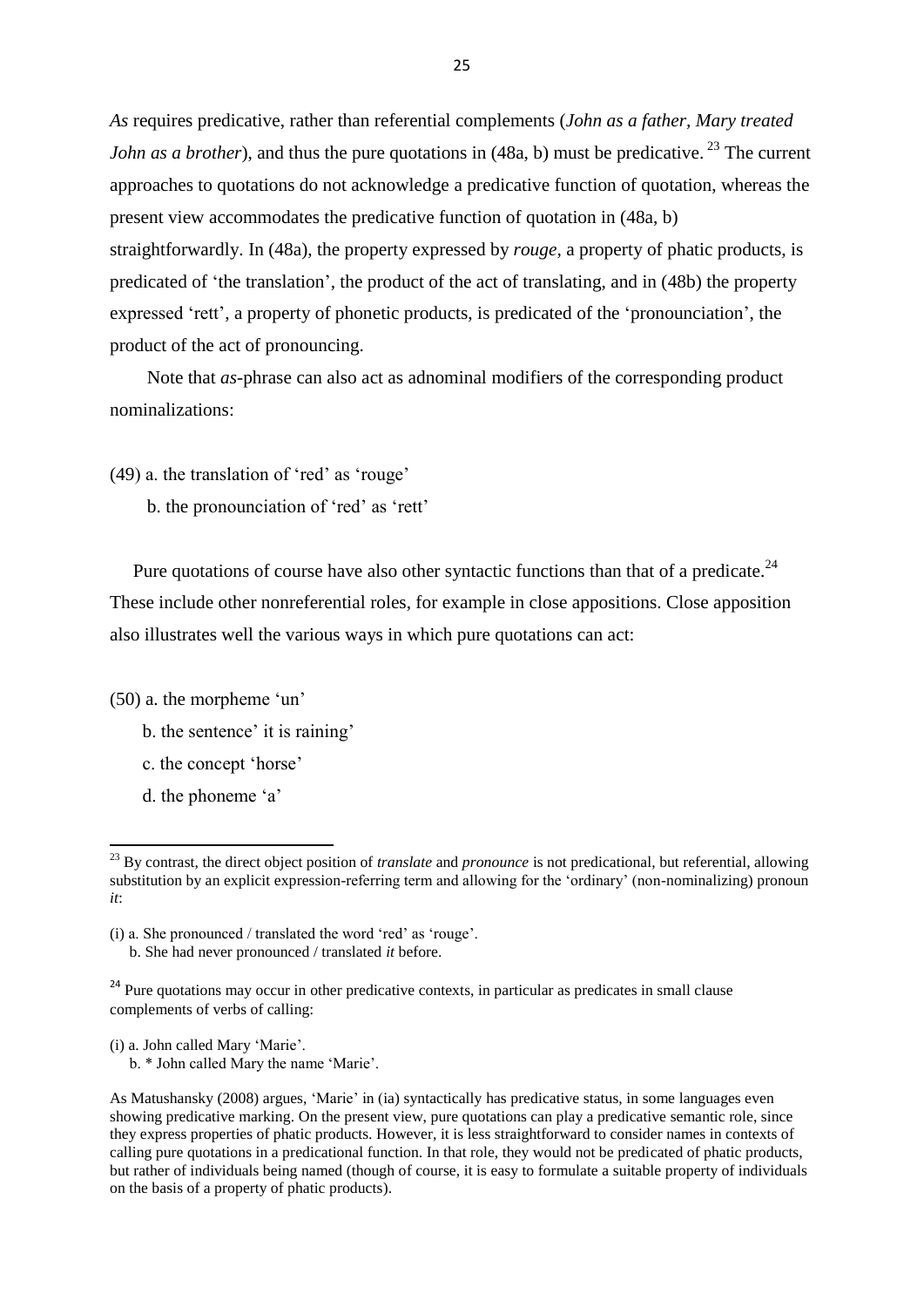#### e. the sound 'shhh'

The nonreferential status of the quotation is indicated by the impossibility of replacing the quotation by an explicit referential term (\* *the word the word 'maison'*, *\* the concept what 'horse' expresses*). In close appositions, the pure quotation is not referential on its own, rather the sortal head noun of the close apposition structure has a reifying function, or so I have argued (Moltmann 2013, Chap. 6). That is, the sortal head noun involves as part of its semantics a mapping of the semantic contribution of the pure quotation onto a corresponding object, that is, it involves reifying the literal interpretation of the pure quotation with its lower-level linguistic structure, for example in (50b) a property of tokens and (50c) a conceptual meaning.

 Some occurrences of pure quotations may be referential in the sense of involving an implicit close-apposition structure containing an unpronounced sortal noun. This is arguably the case for pure quotations in subject position, as below, where a pure quotation is replaceable by an overt close apposition of a suitable sort:

(51) a. 'Mary' is disyllabic.

b. The name 'Mary' is disyllabic.

By contrast, pure quotations in object position tend to be nonreferential, not permitting replacement by an overt close apposition, even if the position permits NPs syntactically. Besides *say*, the verb *mean* is of that sort. *Mean* permits instead of a pure quotation an overt close apposition in subject position but not in object position, where only a special quantifier is permitted:

(52) a. 'Red' means 'red'.

- b. The word 'red' means 'red'.
- c. ???? 'Red' means the concept red.
- d. 'Red' means something.

 Let me summarize the central idea of this treatment of pure and direct quotation. Both pure and direct quotation involves linguistic structures below the level of LF whose interpretation consists in properties of products of phatic or phonetic acts (or perhaps concept conveying acts). While this is just what those structures should stand for at the level of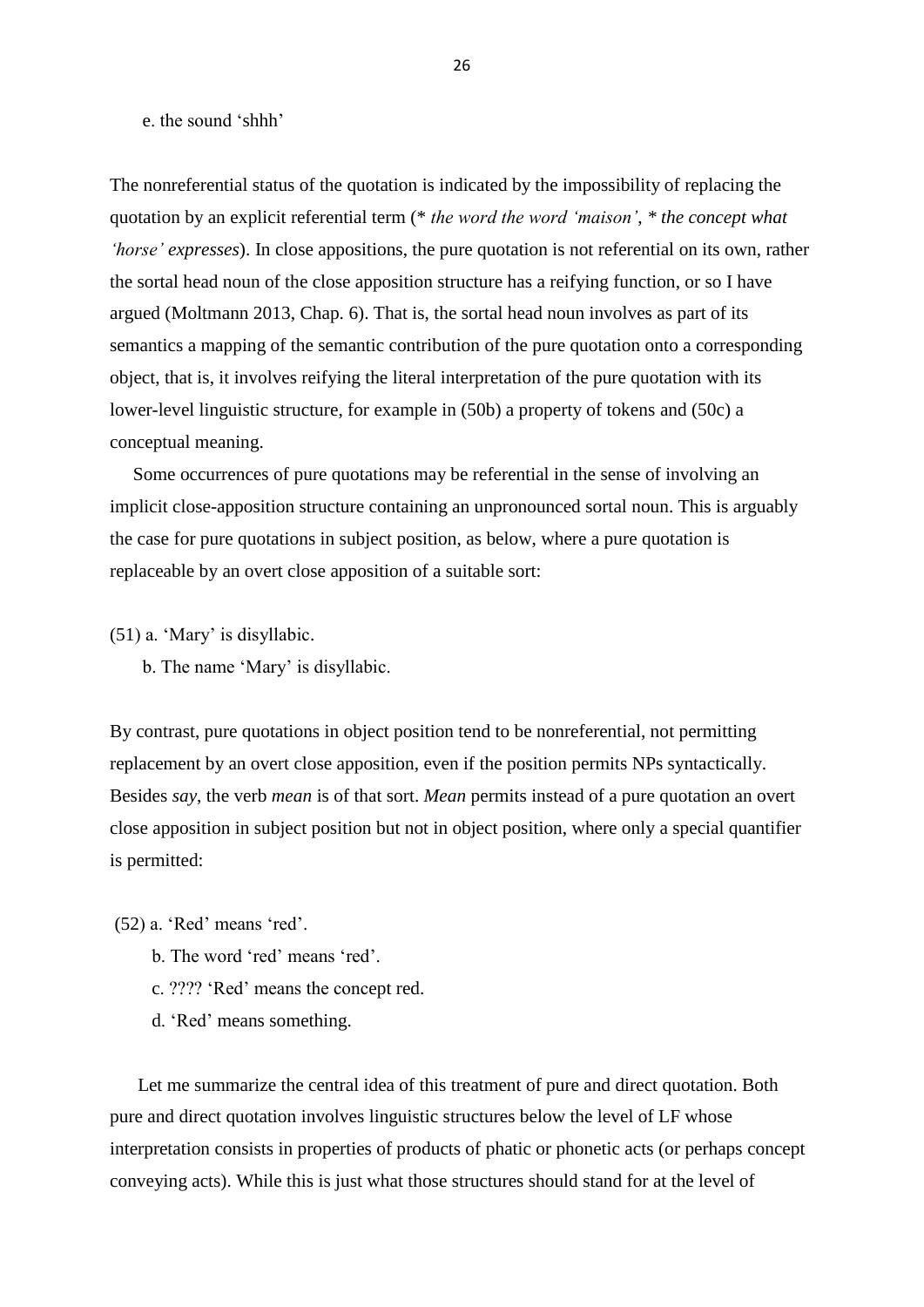grammar to which they properly belong, when part of LF, those interpretations will serve as semantic contributions of pure and direct quotes to the composition of the overall meaning of the sentence.

# **3.3. Mixed quotation**

**.** 

The syntactic and semantic account of pure and direct quotation that the previous section has outlined naturally extends to mixed quotation. In addition to its normal semantic value, a mixed quotation conveys a property characterizing the product of a phatic act.<sup>25</sup> In a sentence embedded under a verb of saying, this act may be the act described by the embedding verb, as in (41b), repeated below:

(53) a. John said that he 'resides' in Paris.

But the act may also be a contextually given phatic act, as below:

(53) b. John 'resides' in this neighborhood.

In (53a, b) the quotation may characterize part of John's utterance, specifying his choice of words in a statement of where he lives.

 Like a direct quotation, a sentence containing a mixed quotation has two meanings: its ordinary meaning, a property of attitudinal objects specifying their satisfaction conditions, and a property of products of utterance acts (phonetic or phatic acts). The difference is that with direct quotation the utterance property is expressed by the entire embedded sentence, whereas in the case of mixed quotation, it is expressed by a subsentential part. Moreover, with mixed quotation the utterance property may serve to characterize a contextually given utterance part, rather than the product of the act described by the embedding verb of saying.

 The syntactic structure involved in mixed quotation, that is, the basis on which part of a sentence can express a property of part of an utterance, will be similar to that of direct quotation: the quoted expression will have an additional, lower-level linguistic structure at a different plane (or several such structures, a phonological and a morphological structures,

 $25$  For the idea of a 'dual semantics' of direct and mixed quotation see also Potts (2007).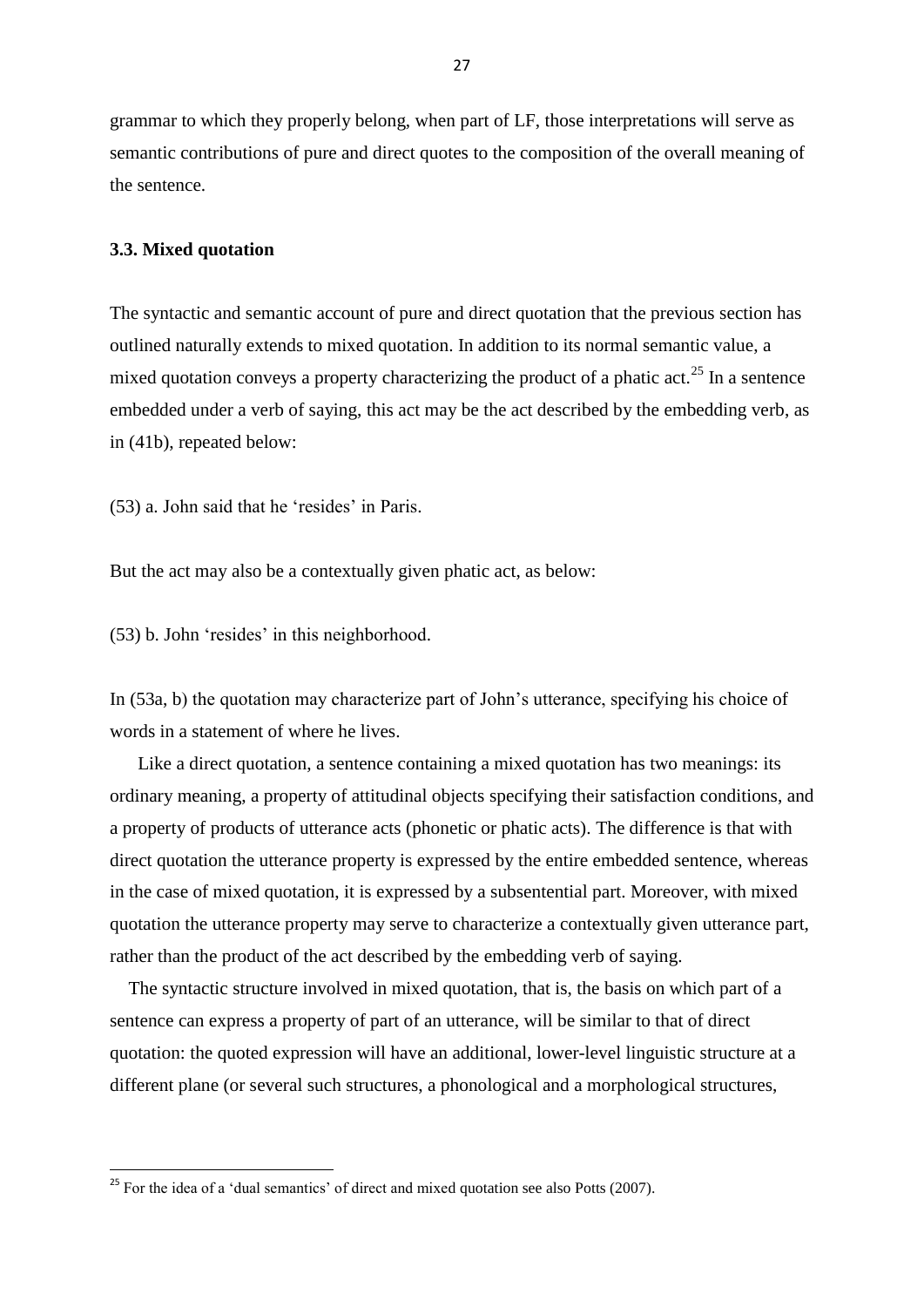say). Again this structure may be partial or underspecified, but in any case, it will be interpreted 'literally' as a property of products of phonetic or phatic acts.

 Sentences with mixed quotations will have the same sort of compositional semantics as direct quotations. This semantics consists in interpreting an LF -structure containing an additional partial lower-level linguistic structure, as a property partially specifying the form of an utterance (a phonetic or phatic product). But with mixed quotation, this property may be predicated of a contextually given utterance, and thus mixed quotation involves a pragmatic element not present with direct quotation.

#### **4. Conclusion and outlook**

Austin's notion of a locutionary act and in particular that of a rhetic act has long been considered controversial and unmotivated. This paper has proposed a way of understanding the notion of a rhetic act within an act-related semantics and has argued that it plays a central role in the semantics of verbs of saying and of quotation and moreover that it is overtly reflected in natural language, for example in English *words*-NPs.

 In addition, by making use of Austin's distinction among levels of linguistic acts this paper has outlined a novel, unified and compositional semantics of quotation of the various sorts. This semantics went along with the syntactic view that quotational structures involve the presence of a lower-level linguistic structure within the syntactic structure that is input to interpretation. The paper could only give a general outline of this view, though, and the proposals regarding the syntax and compositional semantics of quotation must await full theoretic and formal development.

#### **Acknowledgments**

The paper has greatly benefited from the audiences at the workshops *Quotation: Perspectives from Philosophy and Linguistics*, Bochum September 2012, *NYU Philosophy of Language Workshop*, New York University, May 2012, *Workshop on Quotation*, New York University, April 2014, and *Sentences and Clausal Complements*, IHPST, Paris, September 2015. The paper has moreover benefited from conversations with Alec Marantz, Jane Grimshaw, Richard Kayne, and Juergen Moltmann and comments by Savas L. Tsohatzidis.

#### **References**

Austin, (1962): *How to do Things with Words?.* Harvard UP, Cambridge, MA. Cappelen, H. / E. Lepore (2007): *Language Turned into itself*. Oxford UP, Oxford.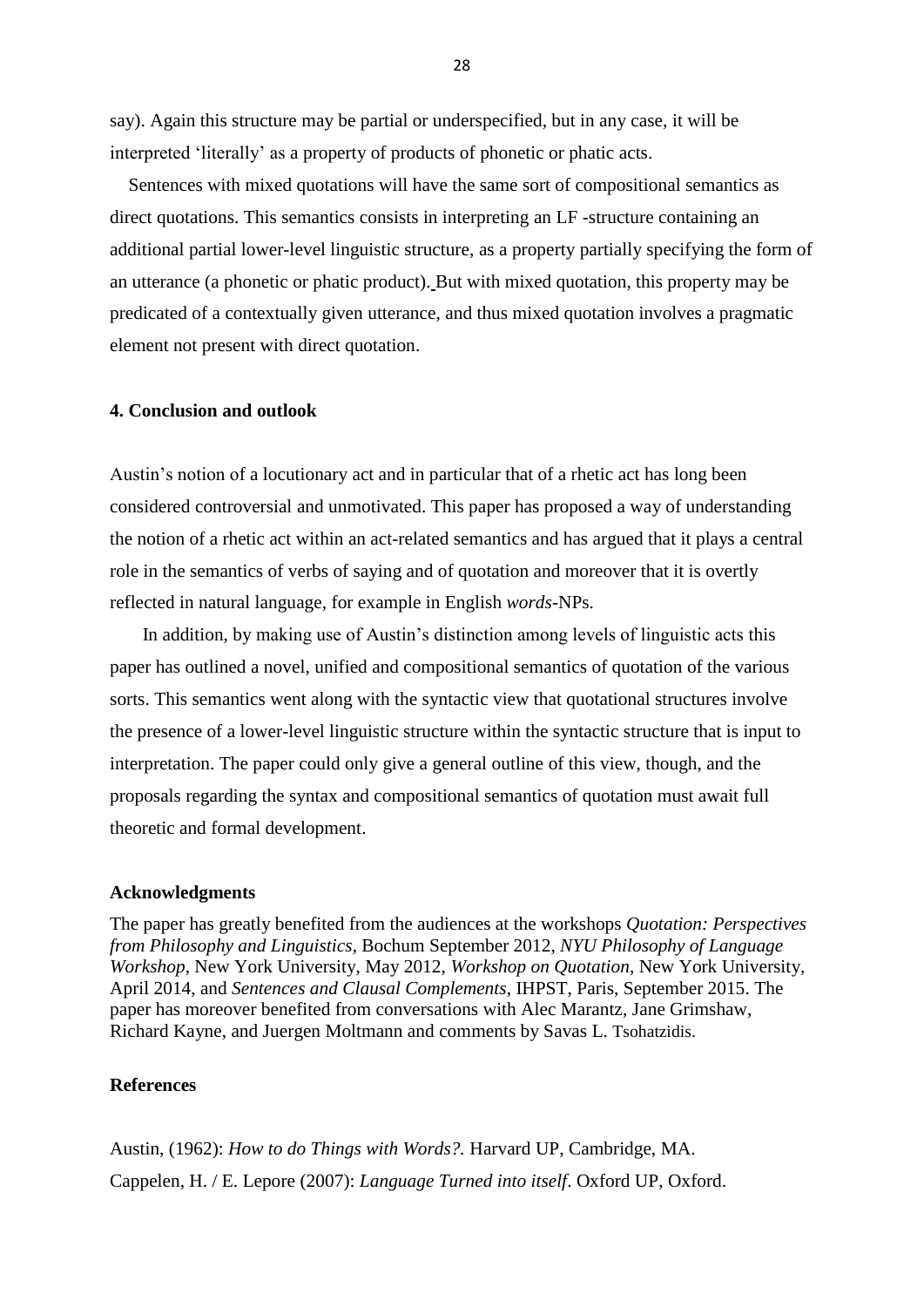Cattell, R. (1978): 'On the Source of Interrogative Adverbs' *Language* 54, 61-77.

- Clark, H. / R. Gerrig (1990): 'Quotations as demonstrations', *Language*, 66(4), 764–805.
- Davidson, D. (1967): 'The logical form of action sentences'. In N. Rescher (ed.): *The Logic of Decision and Action*. Pittsburgh University Press, Pittsburgh, 81–95. Reprinted in D. Davidson: *Essays on Actions and Events,* Oxford UP, Oxford, 1980.
- ----------------- (1968): 'On saying that', in *Inquiries Into Truth and Interpretation*, Oxford UP, Oxford, pp. 93–108.
- --------------- (1979): 'Quotation', D. Davidson: *Inquiries into Truth and Interpretation*, Oxford: Oxford UP, Oxford, 79–92. Originally in *Theory and Decision*, 11 (1979): 27–40.
- Jubien, M. (2001): 'Propositions and the Objects of Thought'. *Philosophical Studies* 104, 47-62.
- Fine, K. (to appear): 'Truthmaker Semantics'. In B. Hale / C Wright (eds.): *Blackwell Philosophy of Language Handbook*. Blackwell, New York.
- Geach, P. (1970): 'Quotation and quantification', in P. Geach: *Logic Matters*, Blackwell, Oxford.
- Ginzburg, J. / R. Cooper (2014): 'Quotation via Dialogical Interaction'. *Journal of Logic, Language, and Information* 3.23, 287—311.
- Giorgi, A. (2016): 'Integrated Parentheticals in Quotations and Free indirect Discourse'. In A. Capone et al. (eds.): *Indirect Discourse and Pragmatics*. Springer, Amsterdam. 471-488.
- Goldmann, A. (1970): *A Theory of Human Action*. Princeton UP, Princeton
- Goodall, G. (1987): *Parallel Structures in Syntax*. Cambridge UP, Cambridge.
- Green, M. (2014): 'Speech Acts'. *Stanford Encyclopedia of Philosophy*. Online.
- Grimshaw, J. (2015): 'The Light Verbs *Say* and Say'. In Toiven (ed.): *Structures in the Mind*, MIT Press.
- ----------------- (ms): 'Quotes, Clausal Complements, and Parentheticals. Ms Rutgers University.
- Hanks, P. W. (2015): *Propositional Content*. Oxford UP, Oxford.
- Ingarden R. (1931): *Das Literarische Kunstwerk*. Niemeyer, Halle. ('The Literary Work of Art')
- Matushansky, O. (2008): 'On the Linguistic Complexity of Proper Names'. *Linguistics and Philosophy* 21, 573-627.
- Maier, E. (2014a) : ['Pure Quotation'](https://db.tt/JhuE08ZP). *Philosophy Compass.* 9(9). 615-630.
- ----------- (2014b): ['Mixed Quotation: The grammar of apparently transparent opacity'](http://semprag.org/article/view/sp.7.7). *Semantics & Pragmatics.* 7(7), 1-67.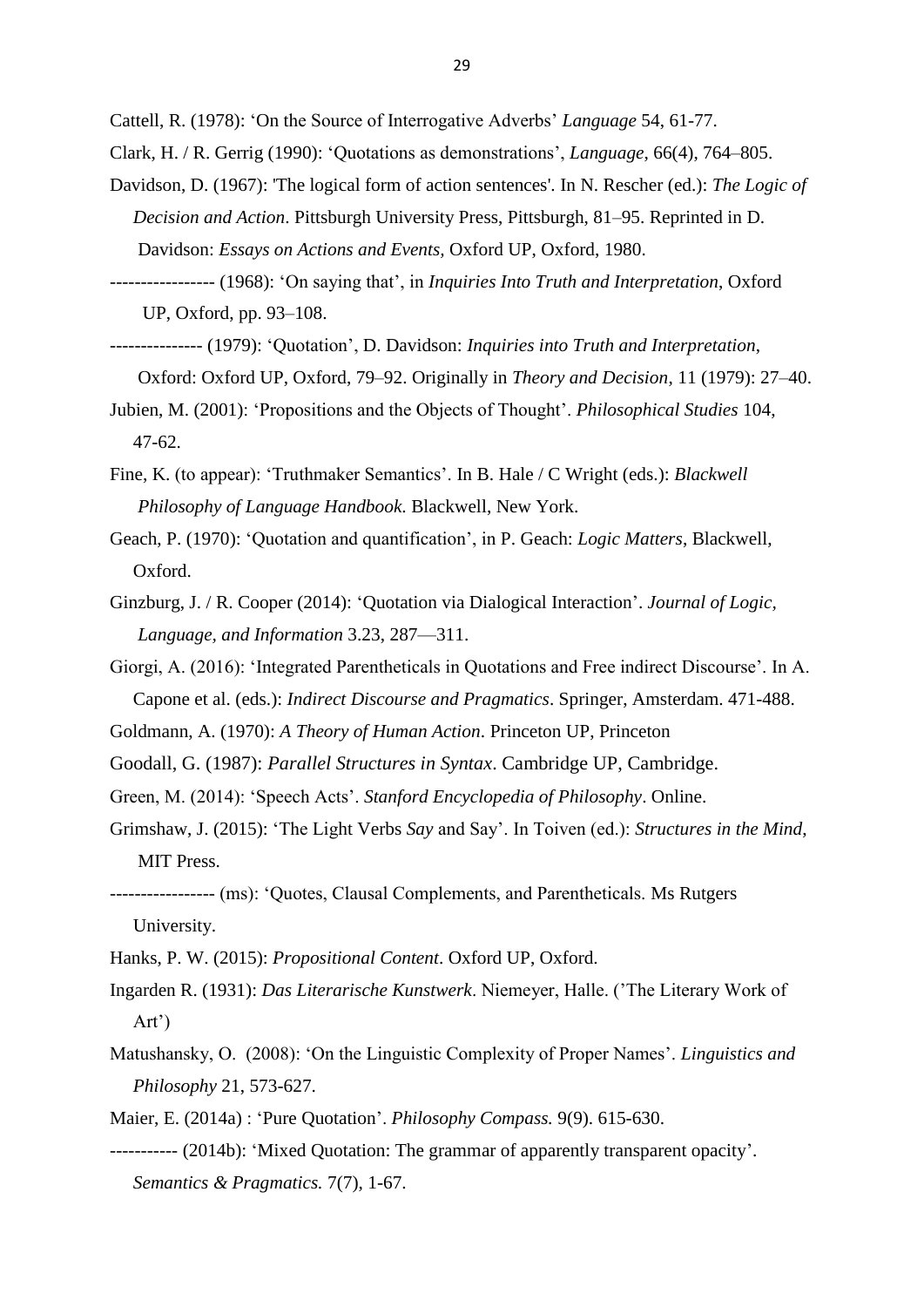Moltmann, F. (1992): *Coordination and Comparatives*. MIT dissertation, Cambridge (Mass.). ------------------ (2003): 'Nominalizing Quantifiers'. *Journal of Philosophical Logic*.35.5., pp. 445-481.

- ---------------- (2013): *Abstract Objects and the Semantics of Natural Language*. Oxford UP, Oxford.
- --------------- (2014): 'Propositions, Attitudinal Objects, and the Distinction between Actions and Products'. *Canadian Journal of Philosophy* 43 (5-6), 679-701.
- --------------- (2015a): 'Truth Predicates in Natural Language'. In D. Achourioti et al. (eds.): *Unifying the Philosophy of Truth*. Synthese Library, Springer, Dordrecht, 57-83.
- ---------------- (2015b) 'A Predicativist Semantics of Modals Based on Modal Objects'. T.
	- Brochagen, F. Roloefson, N. Theiler (eds.): *Proceedings of the 15th Amsterdam Colloquium* ILLC, Amsterdam, online, 296-302.
- --------------- (to appear a): 'Cognitive Products and the Semantics of Attitude Verbs and Deontic Modals'. In F. Moltmann / M. Textor (eds.): *Act-Based Conceptions of Propositional Content. Contemporary and Historical Perspectives*. Oxford UP.
- --------------- (to appear b): 'Partial Content and Expressions of Part and Whole. Discussion of Stephen Yablo: *Aboutness*'. *Philosophical Studies*, online first.
- Munro, P. (1982): 'On the Transitivity of the 'Say' Verbs'. *Syntax and Semantics* 15, 301- 318.
- Recanati, F. (2000): *Oratio Obliqua, Oratio Recta: An Essay on Metarepresentation*, MIT Press, Cambridge, MA.
- Reichenbach, H. (1947): *Elements of Symbolic Logic*, Free Press, New York.
- Pagin, P. / D. Westerstahl (2010): 'Pure Quotation and General Compositionality'. *Linguistics and Philosophy* 33, 381-415.
- Potts, C. (2007): 'The Dimensions of Quotation'. C. Barker / P.I. Jacobson (eds.): *Direct Compositionality*. Oxford UP, Oxford, 405-431.
- Saka, P. (1998): 'Quotation and the Use-Mention Distinction', *Mind* 107, 113-35.
- Searle, J. (1968): 'Austin on Locutionary and IllocutionaryActs'. *Philosophical Review* 77.4., 405-424.
- ----------- (1969): *Speech Acts*. Cambridge UP, Cambridge.
- ----------- (1983): *Intentionality*. Cambridge UP, Cambridge.
- Soames, S. (2010): *What is Meaning?* Princeton UP, Princeton.
- Twardowski, K. (1912): 'Actions and Products. Some Remarks on the Borderline of Psychology, Grammar, and Logic'. In J. Brandl / J. Wolenski, eds.: *Kazimierz*